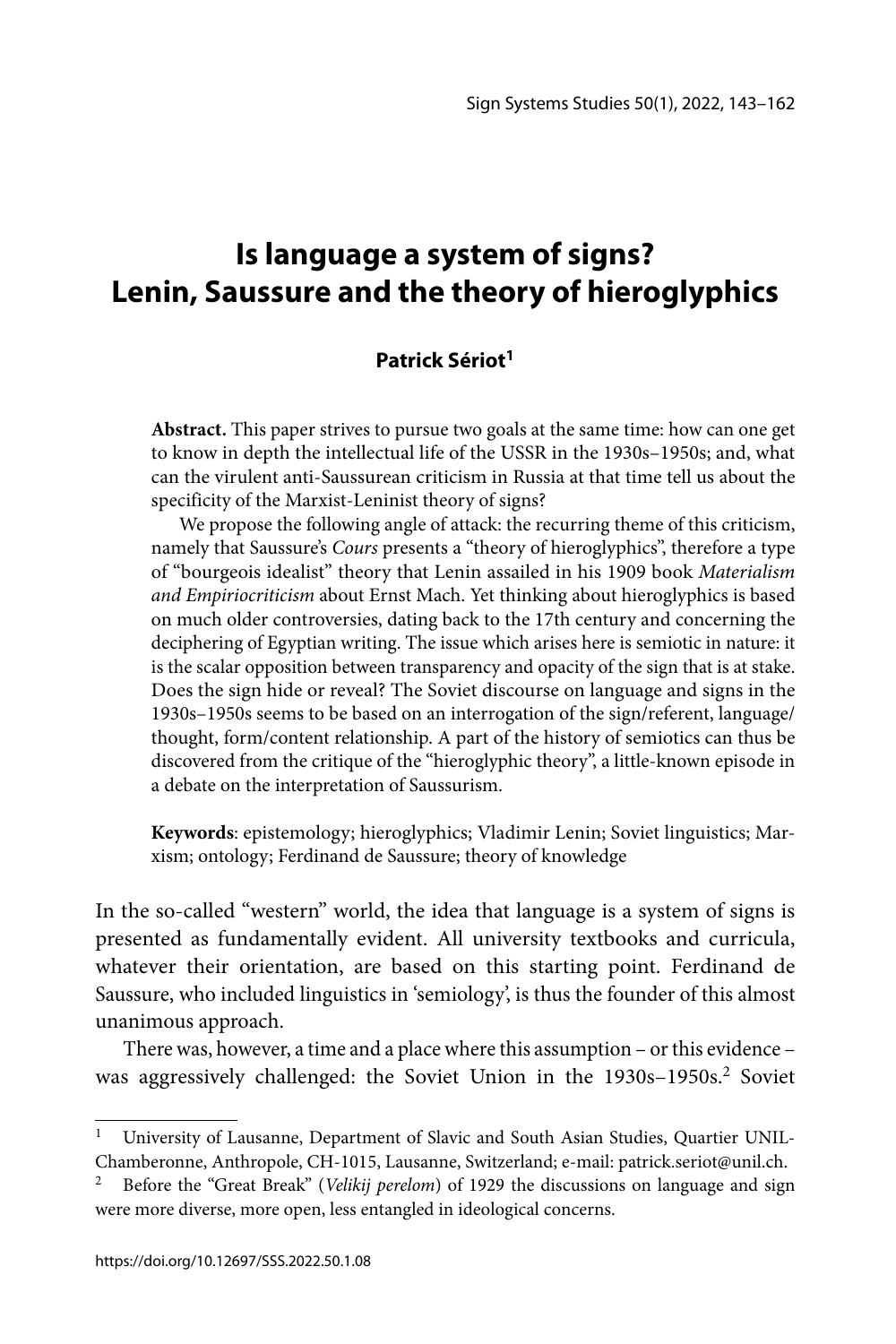linguistics of these years makes a serious charge against the thesis that language is a system of signs, a bourgeois and idealistic thesis, called the 'theory of hieroglyphics'.

Saussure was presented as a promoter of the "theory of hieroglyphics in linguistics", an extremely poorly known topic in linguistic literature in the "West". In my opinion, his charge raises an epistemological problem of primary importance, which needs to be clarified.

What does the theory of hieroglyphics mean in linguistics? We should first trace back the terminological and conceptual stages of the discussion on the interpretation of Egyptian hieroglyphs, then explore the ideological and philosophical context of the metaphorical use of the term in Soviet Marxism, and finally examine the arguments of the Soviet criticism of the theory of signs through the notion of 'the hieroglyph'. We thereby hope to advance in the knowledge of both Saussure and the Soviet intellectual context which made such a reading possible. This very context deserves the greatest attention because of its encounter between semiotics and the theory of knowledge. It is a significant part of the history of semiotics that is thus revealed in the criticism of the "theory of hieroglyphics", whose fundamental importance in the USSR is only matched by the total ignorance of it in the West.

Saussure's unprecedented association with hieroglyphics is a witness to the Soviet cultural and intellectual, as well as political-ideological, milieu of the 1930s–1950s. The more general theme of *reflection on language and signs in Russia* raises in turn a comparison in space and time: is intellectual life in Russia part of the so-called "Western tradition"?<sup>3</sup> If so, why is this question so often excluded from this tradition? If not, what is its specificity? And, on the other hand, there are so many parallels with another era that wondered about the nature and origin of language, namely the 17th and 18th centuries in Europe, that a comparison is in order.

We shall only address a tiny fraction of these numerous questions, i.e. the interpretation of Saussurian linguistics as a "theory of hieroglyphics" in the USSR until the gradual fading away of the Stalinist era in the mid-1950s.

## **1. Sign of thing, sign of idea or sign of word?**

What is at stake here is not defining what a hieroglyph *is* (innumerable textbooks answer this question perfectly – see, for example, Collier, Manley 1998), but of reconstituting the argumentative use of this question throughout the history of controversies over the sign in European culture, in its incessant metaphorical

And, incidentally: is Estonia in the East or in the West? Did Lotman and Uspenskij's work on the semiotics of culture raise this question?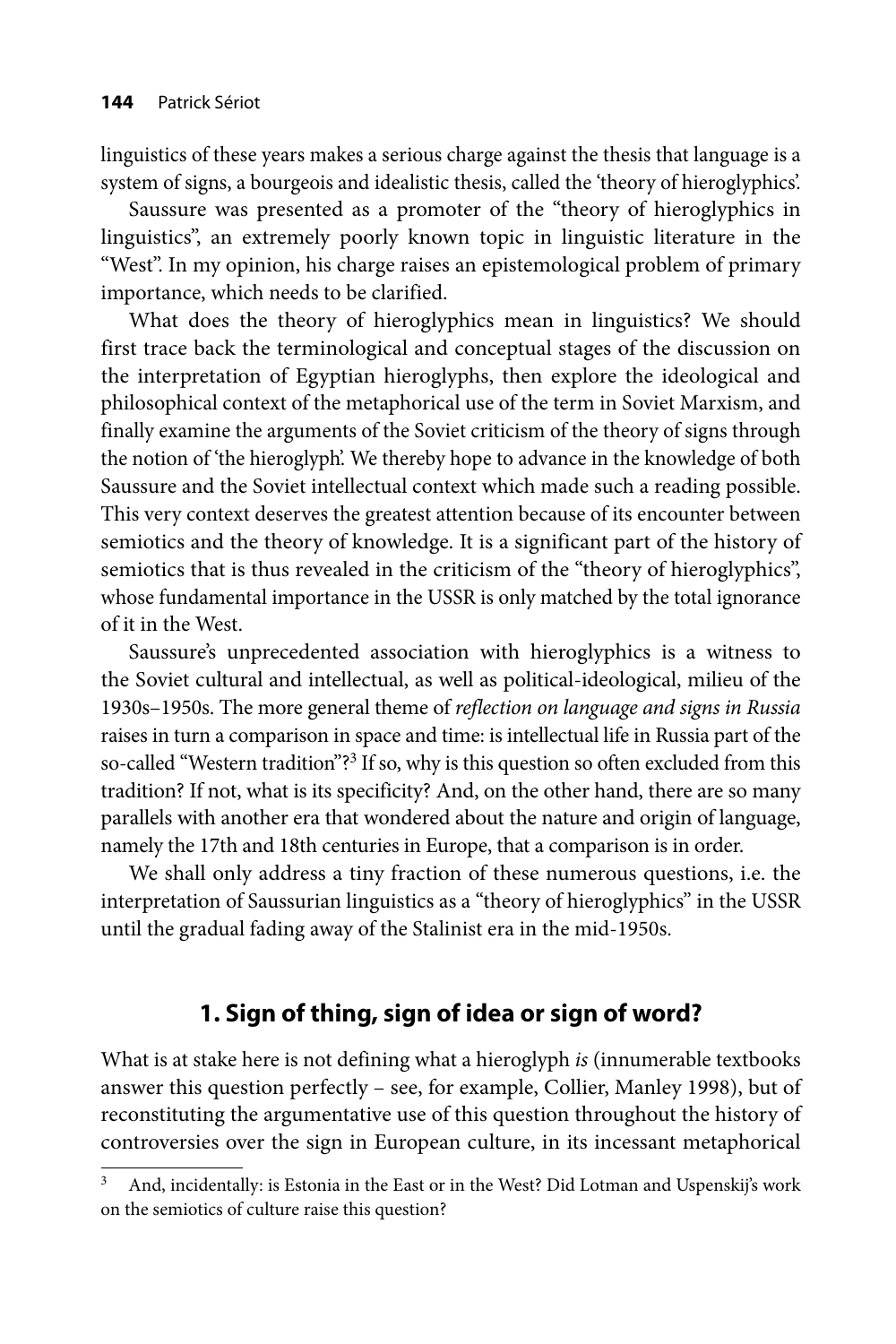shifts. Within the extreme polysemy of the word 'hieroglyph', the multiplicity of interpretations then revolves around the transparency or opacity of the sign.

The orientations of speculations on Egyptian hieroglyphics after the key to their reading was lost around the 4th century AD can be grouped into a few themes. A hieroglyph refers to:

- (1) what is difficult to understand but one can hope to decipher one day;
- (2) what has a hidden meaning reserved for those initiated, though therefore decipherable;
- (3) what makes no sense (it is useless to waste time trying to figure it out somehow);
- (4) that which deliberately deceives;
- (5) what, in its apparent extreme obscurity, allows access to a higher meaning, inexpressible in a human language.

Basically, the sign either *hides* or *reveals.*

#### **1.1. The world of silence**

Whatever the nuances of this vast theoretical speculation, before Jean-François Champollion's discovery in 1824, the general attitude is that hieroglyphs do not represent the words of a natural language, but *things* or *ideas*. In the classic word/ concept/thing triangle, the first of these terms is deleted. Hieroglyphic writing is thus seen as a pasigraphy, a universal system of notation, totally disconnected from a particular language. This pasigraphy can be drawn towards the notion of pictogram (representation of the concrete thing by a simplified schematic drawing) or of ideogram (symbol representing an abstract idea).

The Cratylian *physei*/*thesei* debate, previously thought to have been closed by Aristotle in favour of arbitrariness, is displaced, and dissolves into ideography, beyond oral languages. Several reasons can be given for the shift in this issue around the 16th century.

With the discovery of extra-European cultures, the loss of the hegemony of Latin as a universal language of communication, the rise of nationalisms, the impact of the *questione della lingua* in connection with Dante, and with the Protestant Reformation on a reflection around language and tongues contradictorily provoked both euphoria and mistrust of words, which are held responsible for the faults of philosophy and theology. Some scholars cling to the idea that truth can only be expressed by emblems, mottos, symbols, and seals (see Foucault 1970; Dubois 1970; Eco 1995; Demonet 1992; Albright 2000; Millet 2012).

The 15th-century neo-Platonic renaissance as it emerges in the work of Marsilio Ficino (1433–1499) is fascinated by the hermetic vision of a sacred scripture in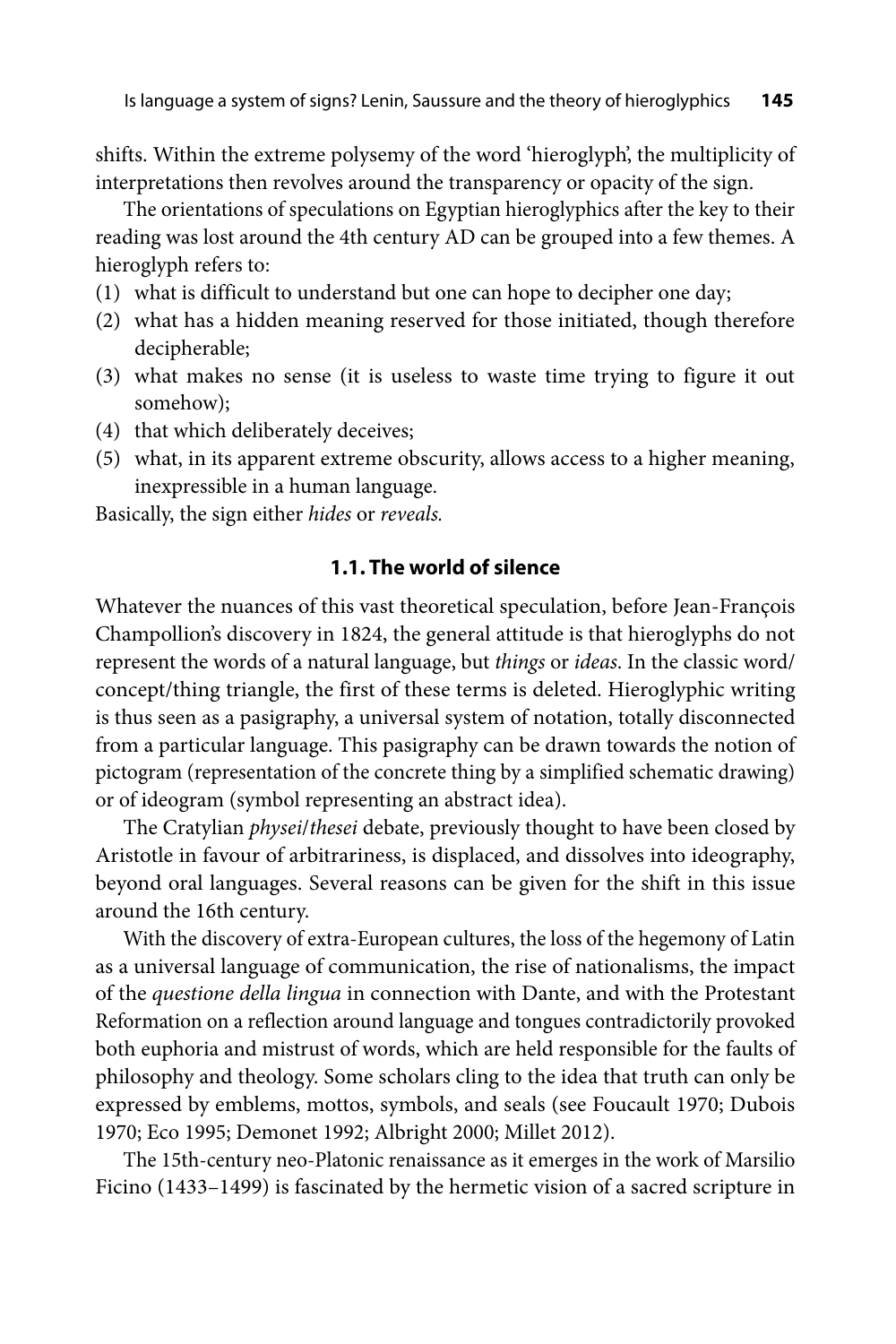the Egypt of the pharaohs, capable of expressing the unfathomable nature of the divine world. The obscurity of the hieroglyphics attracted those who considered non-discursive thought to be superior to human language, as a wordless thought, made up of silent images, the transmission of a reality superior to what is directly accessible to the senses. This ideal of language without words has been a tenacious myth in speculations on language until today, and even in Marrist linguistics in the USSR (see below, and Sériot 2020).

The fascination with and misinterpretation of hieroglyphics in the 16th–18th centuries can only be understood in the context of the central concern of that time: the crisis of the interpretation of the divine Word, or loss of confidence in the power of words to represent things. The ideal of direct vision then comes to the aid of this anxiety: drawing follows a shorter path than phonographic writing, but at the same time it is more open to interpretation, because anything can represent anything else: *everything is a sign*.

An allegorical semiotic conception is thus developed: in the 16th century the world created by God is presented as a set of signs to be interpreted: the referents (i.e. the things) are themselves signs. Everything is a sign awaiting deciphering, it is the doctrine of *God's signatures*. But this mistrust of words is coupled with a steadfast confidence in the possibility of attaining a higher truth, unattainable with the words of human tongues. Here, the language of images is not a direct representation of things, but a set of symbols of the unutterable. And it is precisely because obscurity opens the way to multiple interpretations that it allows this access to a world inaccessible to the words of language: *the sign says more than the thing itself* (the referent).

Francis Bacon (1561–1626) had equated hieroglyphics with gestures: like them, signs directly designate things because they have a *similarity* to them. Somehow, they replace them (Bacon 1605). This is the ideal of motivated language, which does not have the abstract character of a system of conventional signs.

So, a double, contradictory and paradoxical approach of hieroglyphics, appears. It is a system of transparent signs, which directly denote their referent, but at the same time it is their very opacity that allows us to glimpse a higher reality, inaccessible to words in human languages.

The purely iconic, pictographic interpretation of hieroglyphs (a sign strictly denoting the object to which it corresponds) seems extremely marginal in the Renaissance. There is in fact a paradoxical equation, at first sight an oxymoron, between iconicity and the sacred. For Athanasius Kircher (1602–1680), the hieroglyph takes all its allegorical and metaphorical force because of its role as revealer of occult knowledge: by drawing a scarab, the scribes did not see the insect, but the Sun, and not the material sun which illuminates the sensible world,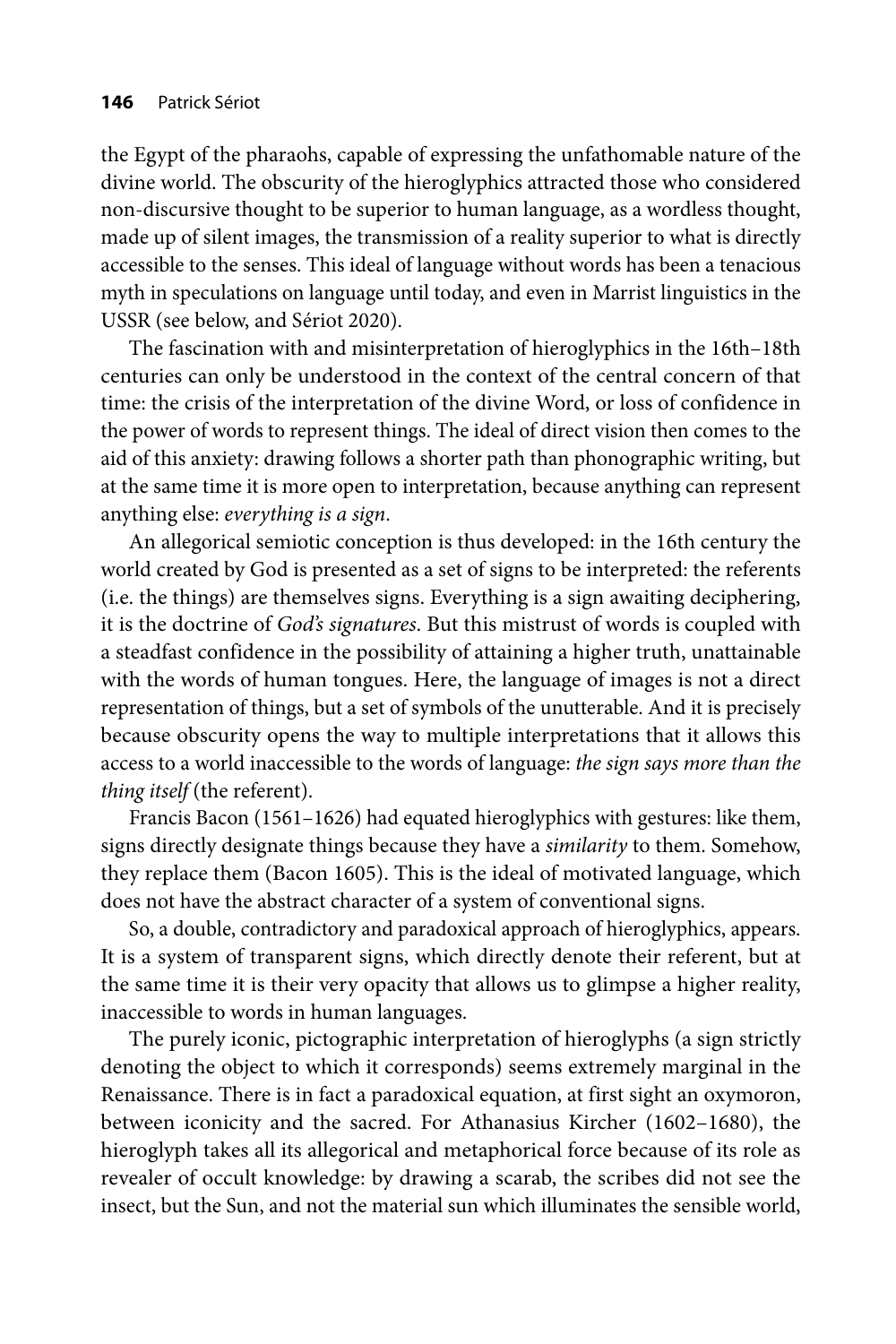but the Sun, archetype of the intelligible world (Kircher 1650; see Eco 1995). From a motivational relationship between the drawing and the thing we move to an allegorical interpretive relationship between the sign and the idea.

However, the very same distrust of words can conversely interpret hieroglyphics in a transparent way while remaining ideographic. Thus, the article "[H]ieroglyphs" in the *Encyclopédie* by Denis Diderot and Jean le Rond d'Alembert (published between 1751 and 1780) offers an immediate and unambiguous translation of a series of hieroglyphs in natural language (French):

> [...] la fameuse inscription du temple de Minerve à Saïs, dont il est tant parlé *dans l'antiquité. Un enfant, un vieillard, un faucon, un poisson, un cheval marin, servoient à exprimer cette sentence morale: "Vous tous qui entrez dans le monde & qui en sortez, sachez que les dieux haïssent l'impudence". Ce* hiéroglyphe *étoit dans le vestibule d'un temple public; tout le monde le lisoit, & l'entendoit à merveille.* (Diderot, D'Alembert 1751)<sup>4</sup>

### **1.2. "imperfect, because they are many…"5**

Yet the distrust of the words of human languages, parallel to the suffering of Babel's punishment (*confusio linguarum*), has an immediate consequence: the idea that a notation of ideas, or non-verbal communication, can redeem the punishment. It is the project of a *universal language of ideas*, an ideography independent of the necessary imperfection of multiple languages.

Mistrust of words will extend to mistrust of all existing graphic notations, including alphabets. John Wilkins in his *Essay Toward a Real Character* (1668) tries to combat "the cheat of words" in their conventional relation to things. His project consists of reconstructing language *ex nihilo*, from a system of non-alphabetic signs: "a *Real universal Character* that should not signify *words*, but *things* and *notions*, and consequently might be legible by any Nation in their own Tongue; which is the principal design of this Treatise" (cited by Clauss 1982: 536).

 $4$  "[...] The famous inscription of the temple of Minerva in Sais, about which so much is said in Antiquity. A child, an old man, a hawk, a fish, a sea horse, served to express this moral sentence: 'All of you who enter and leave the world, know that the gods hate impudence'. This hieroglyph was in the vestibule of a public temple; everyone read it and understood it perfectly". (Diderot, D'Alembert 1751 is available at https://books.google.ch/books/about/ Encyclopédie\_Ou\_Dictionnaire\_Raisonné.html?id=z1SfZIAop\_QC&printsec=frontcover&s [ource=kp\\_read\\_button&redir\\_esc=y#v=onepage&q&f=false\]; translations from French and](https://books.google.ch/books/about/Encyclop%C3%A9die_Ou_Dictionnaire_Raisonn%C3%A9.html?id=z1SfZIAop_QC&printsec=frontcover&source=kp_read_button&redir_esc=y#v=onepage&q&f=true)  Russian are by the author of the article, unless indicated otherwise.)

<sup>5 &</sup>quot;*imparfaites en cela que plusieurs*" (Mallarmé 1897: § 242).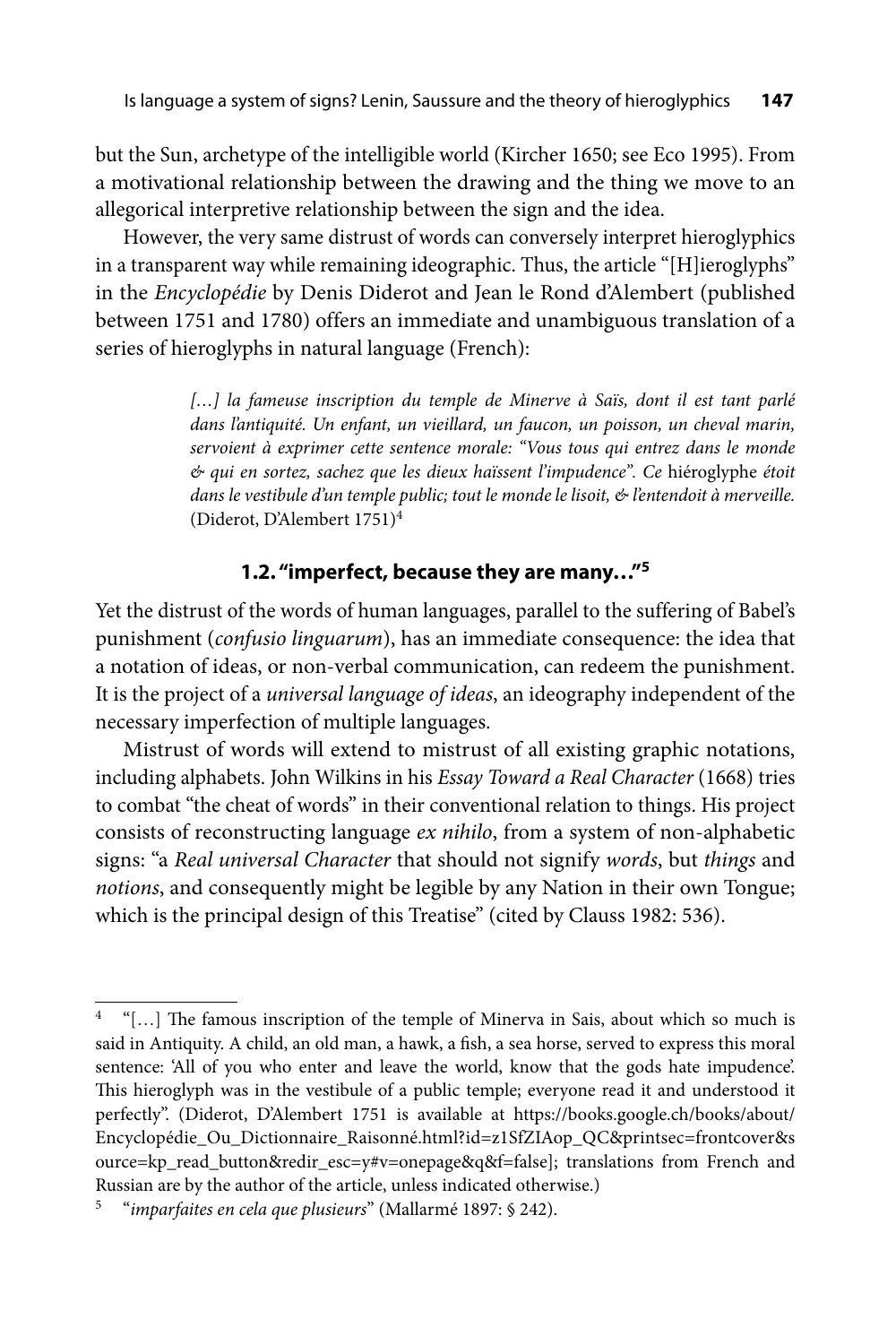The 18th century thus saw an extreme tension in the controversy over the trust that should be placed in the words of natural languages in order to gain knowledge of things. The greatest satirical refutation can be found in Jonathan Swift (1667– 1745). Gulliver visits the Lagado Academy and meets learned philosophers who have found the most expeditious way to get rid of the barrier of words: *to speak with things without using words*.

> [...] a Scheme for entirely abolishing all Words whatsoever; [...] An Expedient was therefore offered, that since Words are only Names for Things, it would be more convenient for all Men to carry about them, such Things as were necessary to express the particular Business they are to discourse on. […] Another great Advantage proposed by this Invention, was that it would serve as a Universal Language to be understood in all civilized Nations, whose Goods and Utensils are generally of the same kind, or nearly resembling, so that their Uses might easily be comprehended. (Swift 1726: 3.5.21–3.5.23)

When Champollion published his key to deciphering hieroglyphs (*Précis du système hiéroglyphique*, 1824), a whole universe of mythical intellectual constructions collapsed with the abandonment of the ideographic interpretation: Egyptian hieroglyphs are a *lexigraphy*, or *logography*, signs not of things or of ideas but of words, noted by means of a rather inconvenient system of rebus based on consonants or groups of consonants, and determinatives indicating to which semantic category the word belongs in a homophonic series. Egyptian hieroglyphics do not denote a referent (the drawing of the sun for the sun) but refer to the signifier of a signified (the sign 'sun', a point in the middle of a circle, is the first syllable of any word beginning by '*râ*' or '*rê*').

Similarly, in 1838 Du Ponceau put down the idea that Chinese characters would be a universal philosophical language: "[…] an ideographic system of writing is a creature of the imagination, and it cannot possibly exist" (Du Ponceau 1838: xxiv, cited in O'Neil 2016: 16).

One last metaphorical use, still marginal, of the term 'hieroglyph' remains to be evoked – that of absolute, definitive opacity: an incomprehensible writing, scribbles or chicken scratch. Here the hieroglyph is no longer a sign of something, but a pure obstacle, a dead end, the opacity has nothing more to reveal.

> *Cette […] lettre a un défaut que j'ai eu bien de la peine à corriger; c'est une écriture difficile à déchiffrer […] ce n'est plus de l'écriture […] ce sont des hiéroglyphes*. (De Sévigné, 12 June, 1689, cited in the *Dictionnaire Robert* 1985: *s.p.*)<sup>6</sup>

<sup>&</sup>quot;This letter has a flaw that I had a hard time correcting; it is a writing that is difficult to decipher […] it is no longer writing […] it is hieroglyphics."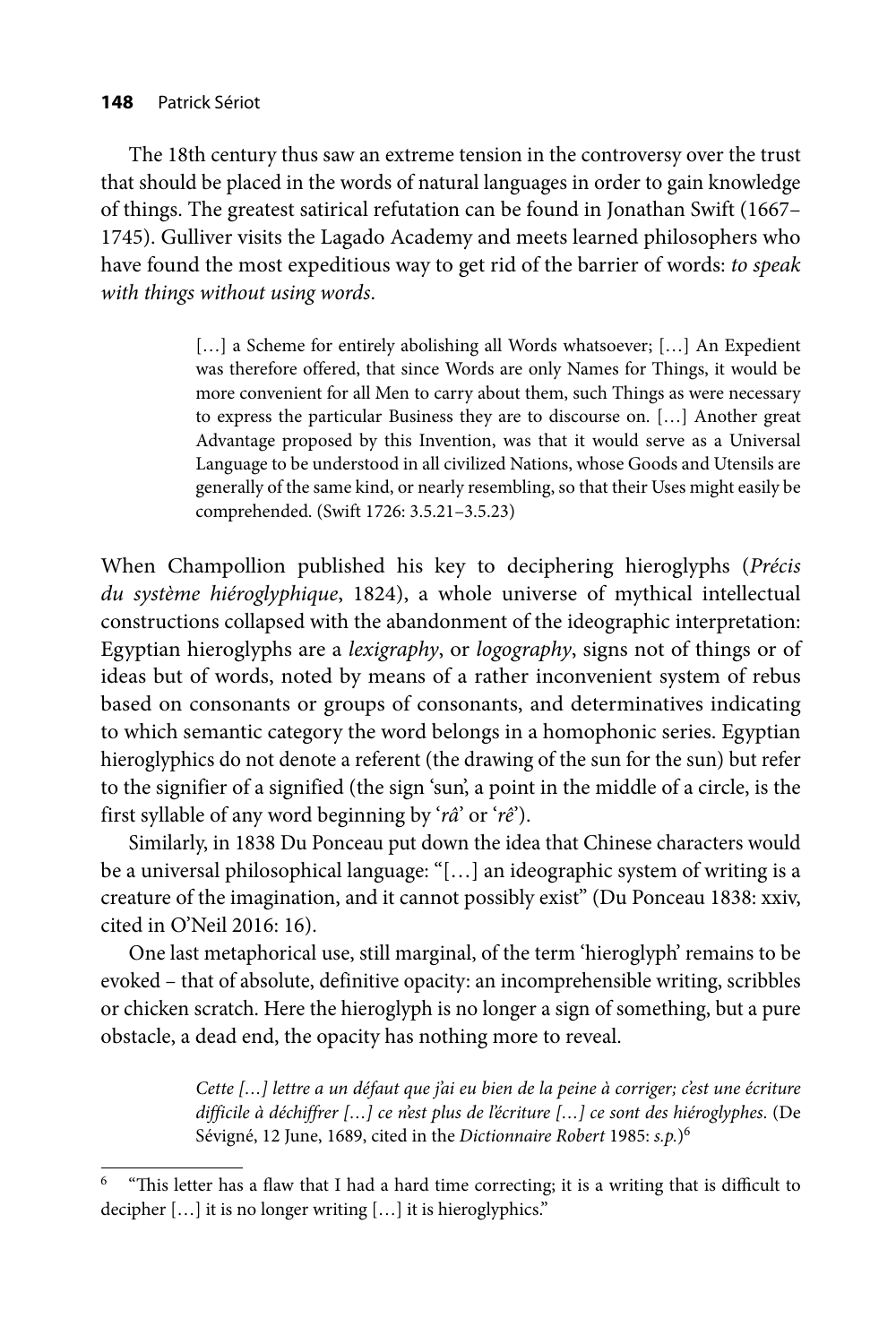Yet it is this marginal use that will henceforth underpin the renewal of the hieroglyph metaphor.

## **2. Sign or mirror?**

Once out of the world of the marvellous to enter that of disenchantment, the hieroglyph metaphor will find itself drawn, in the second half of the 19th century, into the whirlwind of another controversy, which involves the theory of knowledge in that of revolutionary action.

## **2.1. Hieroglyph and fetishism**

The basic text for the new use of the word 'hieroglyph' is Book I of *Das Kapital* by Karl Marx (1867), which deals with the fetishism of the commodity, denounces its illusion and proposes to *reveal* its secret: in the capitalist market the social exchange of different works is *concealed* by the purchase of commodities by means of money.

> Value, therefore, does not stalk about with a label describing what it is. It is value, rather, that converts every product into a *social hieroglyphic*. Later on do we try to decipher the *hieroglyphic*, to get behind the secret of our own social products; for stamping an object of utility as a value is just as much a social product as language. (Marx 1887[1867])7

In this foundational text, commodity is an abstraction, an opaque sign, a simple form without content: use value is reduced to an exchange value. But the important thing here is that the term 'hieroglyph' is used in the sense of 'nothing but a pure sign', deprived of reality, a pure dead end, an obstacle blocking access to reality: the sign is reified, it takes the place of the real. Formerly a gateway, it has now become a barrier.

## **2.2. The hieroglyph: an obstacle or the only way of access to knowledge?**

In the disarray caused by the failure of the 1905 Revolution in Russia, various "revisionist" tendencies appear among Marxists, some of whom question the opposition between materialism and idealism. In 1909 Lenin, under the

<sup>7 &</sup>quot;*Es steht daher dem Werte nicht auf der Stirn geschrieben, was er ist. Der Wert verwandelt vielmehr jedes Arbeitsprodukt in eine* gesellschaft liche Hieroglyphe. *Später suchen die Menschen*  den Sinn der Hieroglyphe zu entziffern, hinter das Geheimnis ihres eignen gesellschaftlichen *Produkts zu kommen, denn die Bestimmung der Gebrauchsgegenstände als Werte ist ihr gesellschaft liches Produkt so gut wie die Sprache*" (Marx 1867: *s.p*.; my emphasis, P. S.).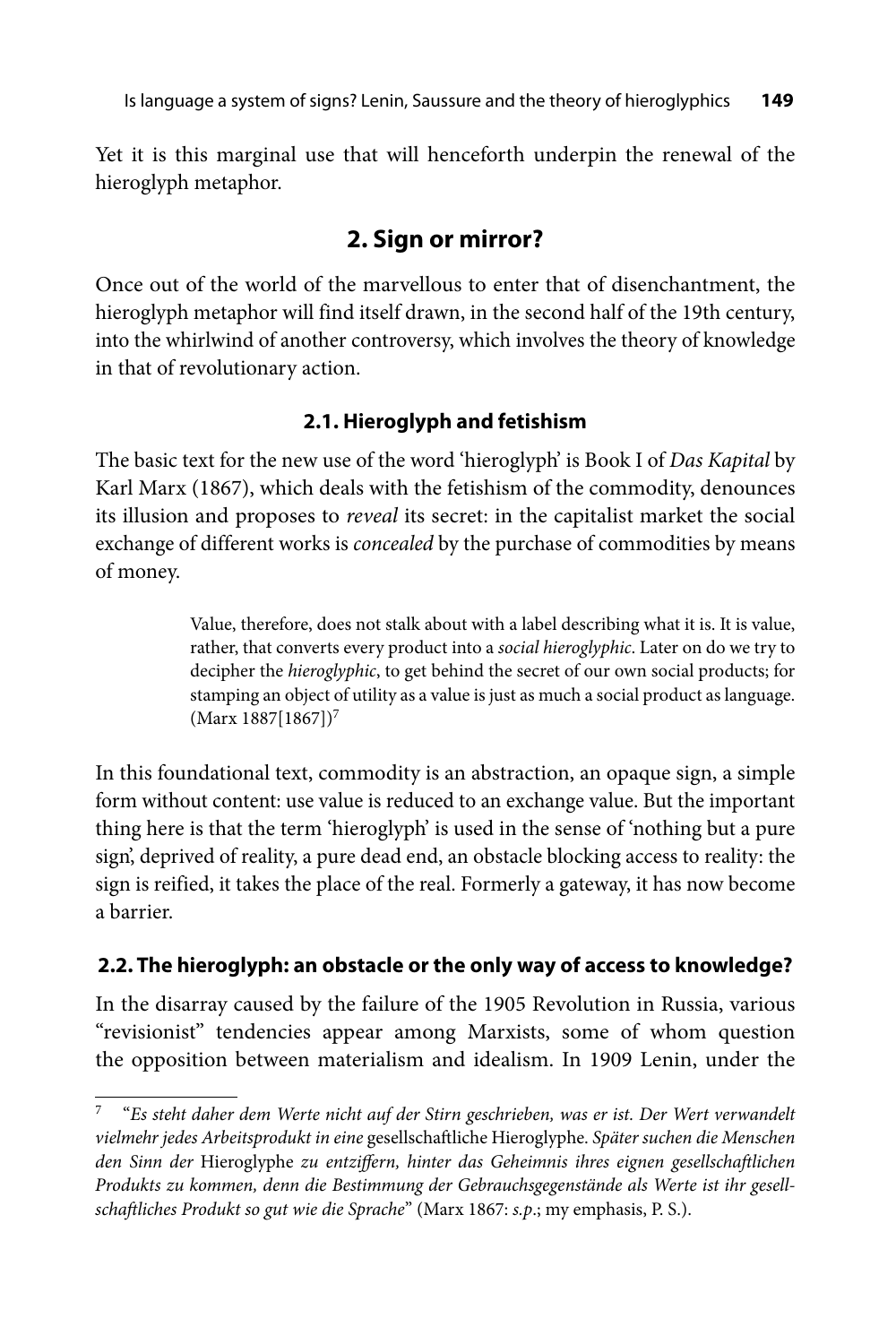pseudonym of V. Il'in, wrote *Materialism and Empiriocriticism* (henceforth ME)8, a work on the theory of knowledge, intended to counter the arguments of the revisionists (Bogdanov, Bazarov, etc.) which are based on Mach's theories (see Kelly 1981).

His apparent opponent was the empirio-criticist theory of the Austrian physicist Ernst Mach (1838–1916), a kind of radical empiricism, according to which all knowledge, including scientific knowledge, can only come from the sensitive data of experience, that is, sensations [*Empfindung*, *oschuschenie*] (Mach 1886). The term 'sensation' should probably not be taken in a narrow, physiological sense, but the main point here is that this theory of knowledge is based on the principle of "no object without subject". In other words, there is no point in imagining what reality "in itself" might be, outside of a process of knowledge by a subject. Empiriocriticism is a conventionalist interpretation of science: the subject/object monism abolishes the opposition between the physical and the psyche. It seems that Mach does not speak of the ontological inexistence of objects in the world, but of the possibility of their knowledge only through the medium of our sensations, an idea which will later be the basis of neo-positivism.<sup>9</sup>

Mach, a physicist and philosopher, anticipates constructivist epistemologies: his approach to knowledge is based on the idea that our image of reality, or the notions structuring this image, are the product of the human mind in interaction with this reality, and not the exact *reflection* of reality itself. This is a phenomenalist theory, according to which the knowledge of phenomena results from a construction carried out by the subject, while the "thing-in-itself" will forever remain unknowable. Knowledge can therefore no longer be considered as the search for the iconic, imitative, specular representation of an ontological reality, pre-existing as such.

Lenin accuses the Russian partisans of Mach, Plekhanov in particular,<sup>10</sup> of promoting, while claiming to be Marxists, a theory according to which "the sensations and representations of man are not copies of actual things and

Lenin 1909 is available at https://royallib.com/book/lenin\_vladimir/materializm\_i\_ empirio krititsizm.html.

<sup>9 &</sup>quot;If we were blind there would be no astronomy" (*knowledge*) is not the equivalent of "if we were blind there would be no outer space" (*existence*).

<sup>&</sup>lt;sup>10</sup> In 1892 the first Russian edition of Engels' work *Ludwig Feuerbach' and the End of German Classical Philosophy* appeared in Geneva, translated, prefaced and annotated by Georgij V. Plehanov. The latter exposes his materialist theory of knowledge: "Our sensations are kinds of hieroglyphics, which bring to our knowledge what is happening in reality. These hieroglyphs do not resemble the facts of which they inform us. But they inform us with perfect fidelity both of the facts and, this is the main thing, of the relationships that exist between them" (Plehanov 1961: 492).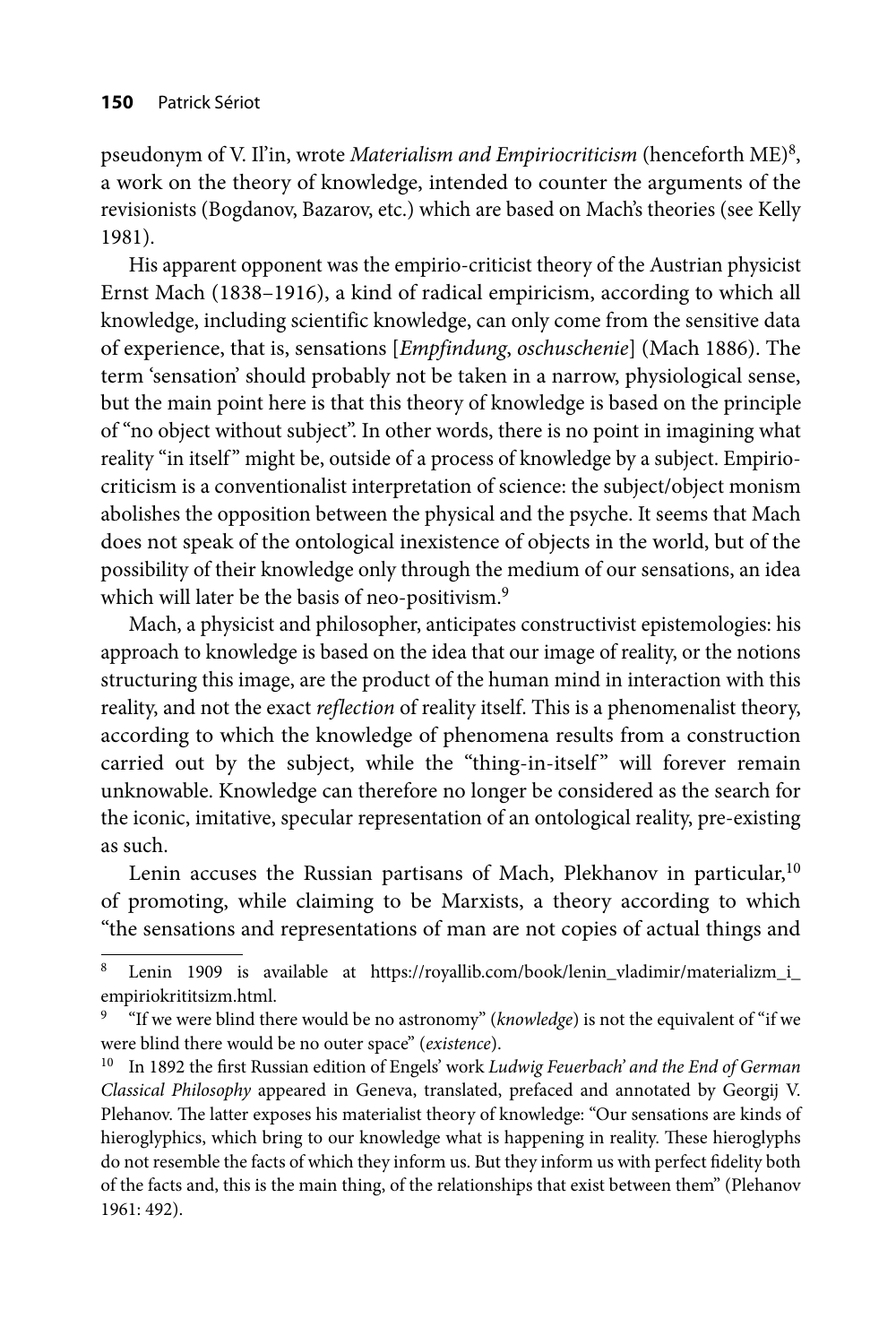processes of nature, or images [*izobrazheniya*], but conventional signs, symbols, hieroglyphics. […] Engels does not speak of symbols or hieroglyphics, but of copies, of snapshots [*snimki*], of images, of mirror reflections of things" (Lenin 1909, Part IV, Chap. 6).

This reflection theory is reminiscent of medieval scholastic discussions about the possibility of *talking about things that do not exist*, or chimeras, like the unicorn. In 1933, the article "Theory of hieroglyphs" in the first edition of the *Great Soviet Encyclopedia* states that

> In his critique of the theory of hieroglyphics, Lenin shows that it induces a distrust of sensitivity [*chuvstvennost'*], a distrust of knowledge, that it separates knowledge from the objective world, that it questions the existence of external objects, because symbols, or hieroglyphics, can perfectly be applied to imaginary objects. Lenin calls this theory a "hieroglyphic materialism, or symbolic, or semimaterialism", he shows that it undermines the basic principles of materialism, insofar as one does not expect from the hieroglyph any similarity with what it is the sign of […] that it is a concession to Kantianism, and that it must therefore be challenged by dialectical materialism. (*BSE* T. 27, 1933: 502–504)

Here, we can see a great opposition being set up between the sign-hieroglyph and the reflection-copy, which will underlie Saussure's reception in the USSR in the years 1930–1950. Anti-Kantianism is at the heart of the semiotic controversy: asserting the impossibility of knowing the thing-in-itself is assimilated by Lenin to agnosticism and subjectivism, symptoms of the reactionary bourgeois ideology's refusal to transform the world. For him, agnosticism is not only an admission of powerlessness to know the objective world, but also the *idealistic* assertion that the world does not exist as such, apart from a knowing subject. Note that on the contrary, in "Western" culture, agnosticism commonly means atheism (which denies the existence of God) and therefore *materialism*.

In Lenin's equation "hieroglyph = symbol =  $sign$ ",<sup>11</sup> the sign is always accompanied by the adjective 'conventional'. It is what is "put in place of ", therefore an obstacle to the knowledge of the thing, itself held to be synonymous with "objective reality". With *Marxism and Empiriocriticism*, we move from analogy to homology.

<sup>&</sup>lt;sup>11</sup> Mach's text uses neither the word 'sign' nor the word 'hieroglyph', but 'symbol'.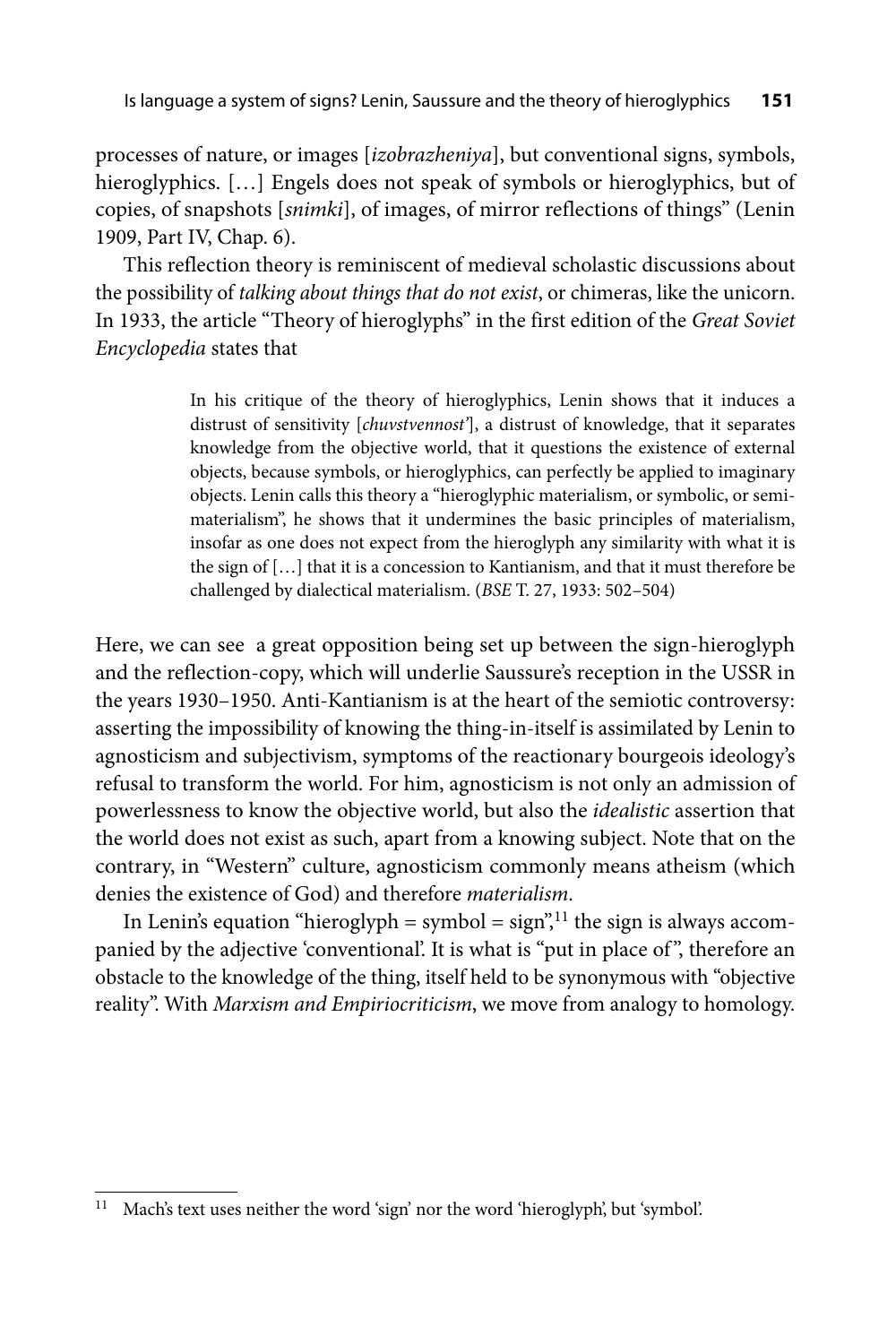## **3. Real object or object of knowledge?**

In May 1949 the entire Soviet people celebrated the 40th anniversary of the publication of V. I. Lenin's brilliant work: *Materialism and Empiriocriticism*. This book, a classic model of partisanship in philosophy, played an exceptional role in the ideological defeat inflicted on the opponents of Marxism, in the defense and strengthening of the theoretical foundations of the Bolshevik party. Lenin's work is still perfectly relevant today. While having immense importance in the field of philosophy, Lenin's work shows the way to a whole series of particular sciences: physics, natural sciences, history, science of literature, linguistics, and many other scientific disciplines. In our struggle against formalism and bourgeois cosmopolitanism in linguistics, we must always, constantly, refer to this remarkable work of V. I. Lenin, just as to the other works of the classics of Marxism-Leninism, and, from the standpoints of these works, not only to criticize the positions of our adversaries, but also to advance our science of language. (Budagov 1949: 509)

This investigation into the metaphorical uses of the notion of the hieroglyph was necessary to get to the heart of the matter: the rejection of Saussure's definition of language as a system of signs in Soviet linguistics from the 1930s to 1950s.

What happens when Lenin's gnoseology is applied to linguistics? Why is the theory of language as a system of signs "bourgeois, idealistic, metaphysical and reactionary"? Why devaluating the symbolic semiotic dimension? In the maze of endlessly repeated dogmatic affirmations we can identify a key idea: the theory of signs, alias hieroglyphics, *separates* form and content, in other words, the sign and the referent. In the equation "meaning *=* content *=* referent *=* objective reality", the sign is on the other side of the barrier: it is what replaces, what usurps. Last, sign theory is said to be idealistic, because it makes it possible to doubt the existence of material objects, and to speak of what does not exist.

#### **3.1. If language is not a system of signs, then what is it?**

It was a widespread idea among Russian linguists at the turn of the 19th and 20th centuries, from Alexander A. Potebnya (1835–1891) to Filipp F. Fortunatov (1848– 1914), that language *is* a system of signs. Soviet linguistics of the 1930–1950 would overturn this common idea in the name of materialism.

> Any social superstructure rises above a material base of production. Above the real relations of production is language, next to consciousness. As a social ideology, it reflects social consciousness and everyday life [*bytie*]. Unlike Indo-European linguistics, N. Marr asserts that language reflects social consciousness and everyday life. In language we have a reflection, and not a system of signs. The dogma of Western European linguists, uncritically taken up by some of our Soviet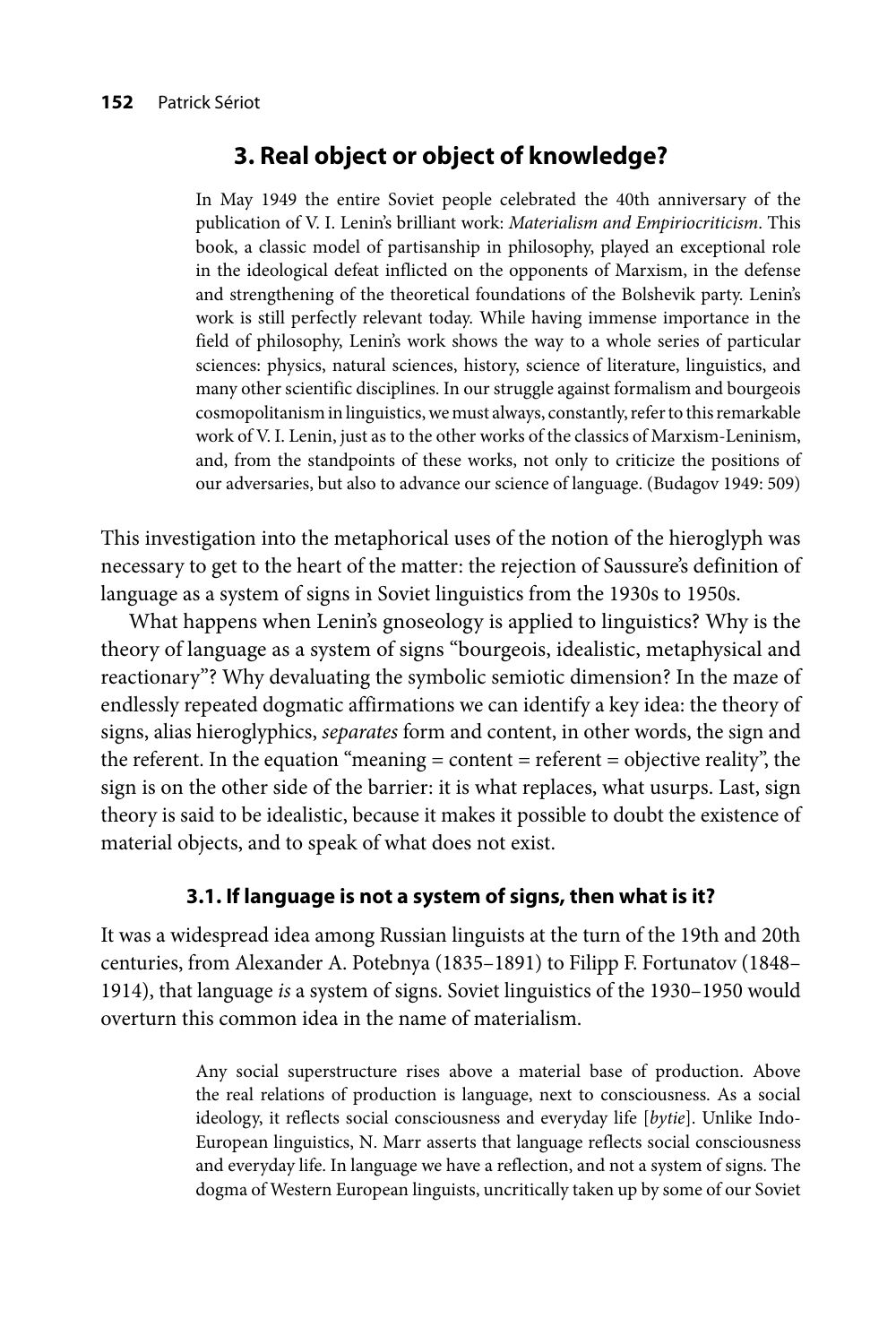linguists, that language is a system of signs has its roots in the well-known theory of hieroglyphic symbols, supported by chauvinists, and brilliantly overthrown by V. Lenin in his work *Materialism and Empiriocriticism*. (Serdyuchenko 1931: 171)

In Soviet linguistics of the 1930s–1950s the word is not a sign any longer: it becomes a mirror, a reflection, it claims to be an innovation, not only Marxist, but also anti-Western. The theory of the two sciences takes on a new aspect: from bourgeois science vs. proletarian science (Lenin or Bogdanov), it is now Western science vs. Soviet science, by a reversal of what has founded European culture since Aristotle:

> The vast majority of bourgeois philosophers, psychologists, and linguists regard the word as a sign, a symbol, a hieroglyph, and language as a system of signs or symbols. This conception dates back to Aristotle, who asserted that "words expressed by sounds are symbols of representations in the soul" (*Peri hermeneias*). (Reznikov 1948: 401)

The explicit alternative to the theory of hieroglyphic signs is the reflection theory:

The language in Saussurean theory is presented as a system of arbitrary signs that change over time and do not reflect any objective reality [*real'naya dejstvitel'nost'*] (Danilov 1934: 3).

In the field of linguistics, agnosticism finds its expression mainly in the theory of language as a system of signs. […] The Marxist-Leninist reflection theory is the only scientific basis for correctly understanding all ideological phenomena, their role in social life, in the knowledge of reality. It also fully concerns language, which, according to Marx's classic definition, is nothing other than real, practical consciousness. (Reznikov 1948: 401)

Can we say that a word is a sign of a thing or a phenomenon? No, that is impossible, because the inner content of the word is the concept, and the concept is a generalized reflection of the diversity of objects and phenomena in human consciousness. The word is not a sign, but the reflection of reality expressed in oral form. (Reznikov 1948: 402)

The reflection theory as applied to linguistics is based on the principle of the analogical link between sign and referent: if the sign is arbitrary, knowledge is impossible. It must therefore be motivated, but this motivation is not Cratylian: the sign must refer unambiguously, transparently, to the referent, which preexists as such. The word/thing/concept triangle is reduced to the last two elements: the signifier is eliminated in its autonomy.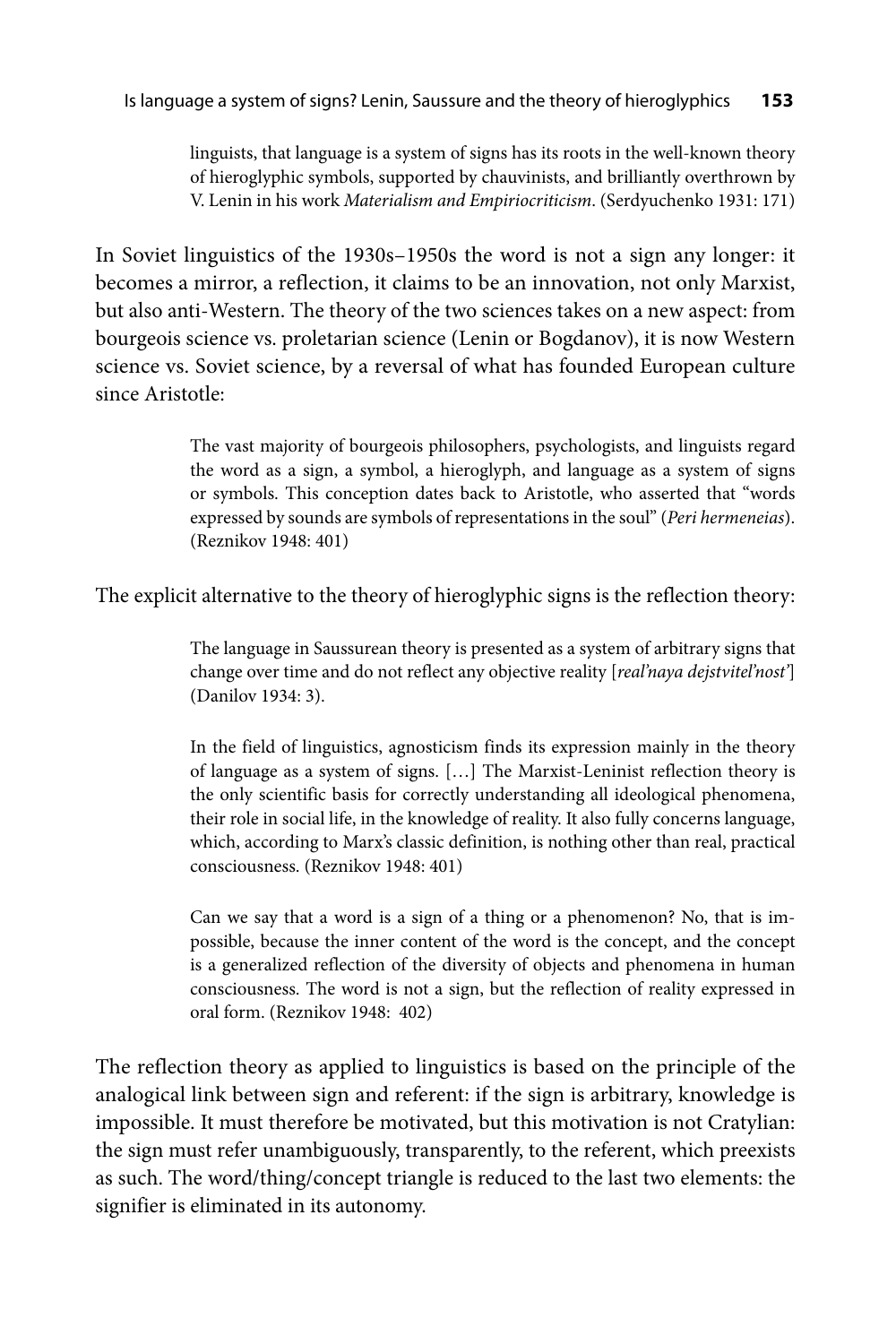#### **154** Patrick Sériot

Instead of looking for a formal motivation of the sign by etymology (so much effort expended in this direction, from Cratylus to Jean-Pierre Brisset via Antoine Court de Gébelin, was exhausted there), the dimension of the sign is drastically dismissed in favour of the idea of *reflection*, assimilated to the content, itself equivalent to the referent, which would then be the onomasiological part of the language, the only one that matters. The sign fades, it is no longer dangerous, being relegated to the superstructure, it can be controlled. However, it will reappear constantly in discussions on the meaning of words.

> [...] if the sensations are assimilated to conventional signs, to symbols, of which any analogy with things is denied, it is then clear that any possibility of correct knowledge of the world is excluded. Between things and the sensations which they cause, an insurmountable chasm has been established. It means that under sign or symbol one can put anything you want. The sensation, in fact, turns into an *x* into which you can fit any magnitude, any object, because any analogy with the object that gave rise to that sensation is denied. The sensation turns into something independent, having lost all connection with the object. From there we fall directly into Kantianism, which separates the phenomenon from the thing-initself. (G. 1930: 25-26)<sup>12</sup>

The reflection theory responds to the problem of mistrust of the sign, accused of taking the place of the referent, or of obscuring access to it.

> Since the concept constitutes the meaning, the content of the word, it must be considered as a reflection of objective reality [*predmetnoj dejstvitel'nosti*]. Idealistic philosophy and linguistics disfigure this question. For example, for Saussure, there is only the problem of the relationship between the concept and the acoustic image. He totally ignores that of the relation between the word and the world of objects. "The linguistic sign, he writes, connects not a thing and a name, but a concept and an acoustic image." From this idealistic attitude, he turns language into a system of arbitrary signs. In this way, in the spirit of the purest agnosticism, he totally refuses to consider the relation of language to reality. (Reznikov 1948: 417)

To this "idealistic" vision, Reznikov opposes his own "materialist" approach, narrowly referentialist to the point of announcing the *gradual disappearance of the screen of the words themselves*:

> [...] the historical development of language, during which the "proper" sensitive content of linguistic signs is gradually relegated to the background in consciousness, it fades and ends up not being recognized [*soznavat'sya*]. It has not

 $12$  G., the author of this semi-anonymous text, has not been identified to date.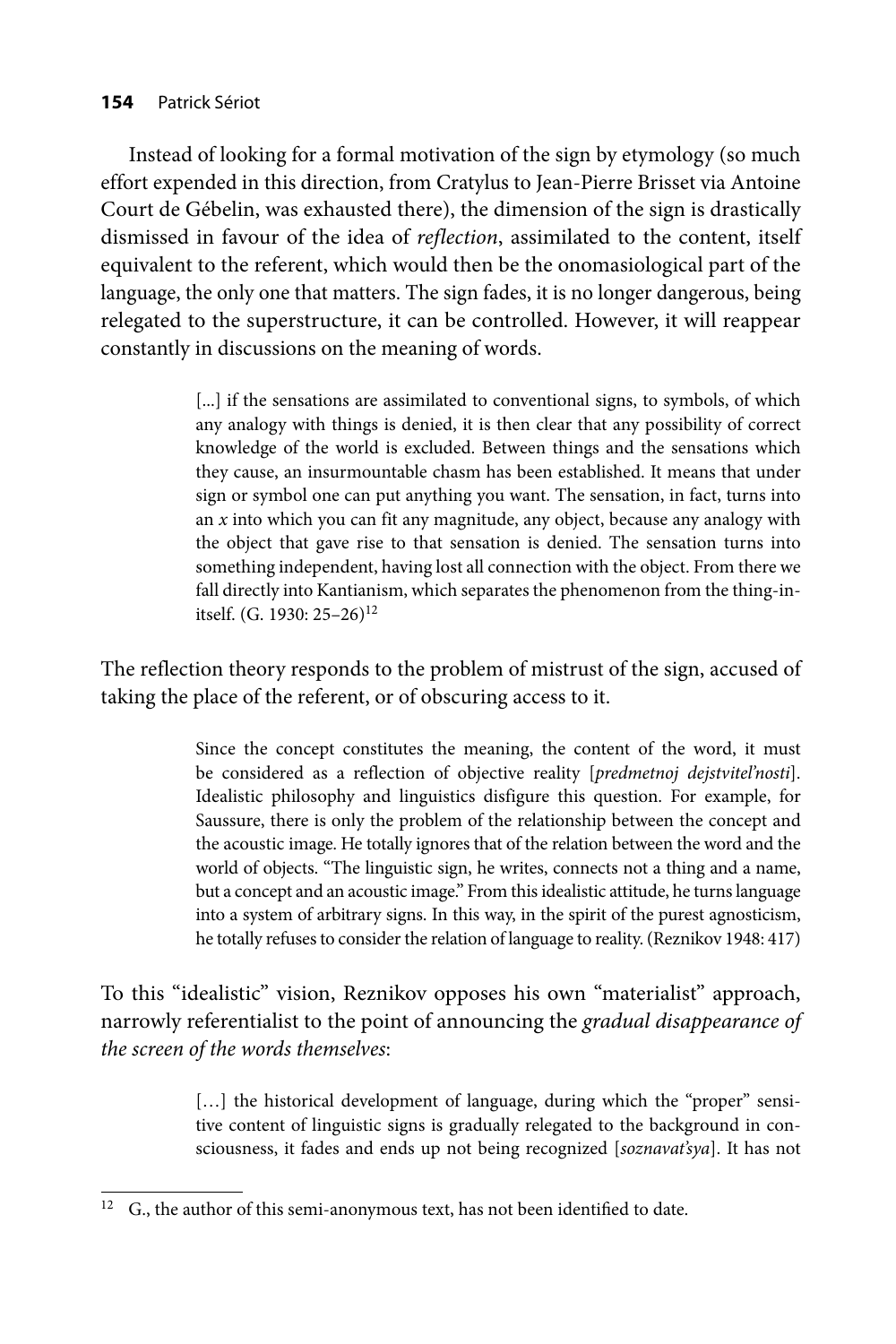disappeared, but is as if removed, it ceases to obscure from the mental gaze [*umstvennogo vzora*] the intellectual meanings of linguistic signs. (Reznikov 1948: 415–416)

The word has an imaged character, it is a reflection generalizing objects and phenomena. As the very being [*bytie*] of the verbal sign is reduced entirely to its referential function and plays no other role, its sensitive aspect fades and disappears to the intelligent gaze of the man who understands the language.<sup>13</sup> From this point of view, the phonic form is less a sign than a sensitive transparent envelope of meaning, a specifically human form of reflection of reality. (Reznikov 1948: 418)

The history of the sign would thus be a progressive forgetting of the material form of the word, retaining only the intellectual content, a way of getting rid of the cumbersome thickness of the sign, that is to say, of the *autonomy of the signifier*. Here, the 'word-concept-thing' triangle is no longer reduced to the 'sign-referent' couple, but to the utopia of an evanescent, transparent sign.

#### **3.2. Language or discourse?**

The association of Saussure with hieroglyphics is a magnifying mirror of the ambiguities in the attitude towards the sign in the 1930s-1950s USSR. Just as had been the case in Western Europe in the 16th century, Soviet ideology faced the need for an unequivocal reading of the meaning of words. To do this, it had to answer a fundamental question: is there a specific order of language? Yet that meant handing linguists an impossible task: the quest for a *non-iconic mimesis*.

As long as we remain in the field of the philosophy of language, the idea of the progressive blurring of sign words remains attractive, although it is very old. Things get complicated when it comes to applying this philosophy to practical work on language. The founding text, ME, does not answer the question of the relationship between words and things; that is not its point. For Lenin, the diversity of languages is irrelevant to the reflection theory. This is why the efforts to constitute a materialist linguistics will become entangled in an inextricable web of contradictions, which the 1950 discussion will not succeed in disentangling. Indeed, the interminable diatribes against the theory of signs provide no way to move from the reflection theory to the description of vernacular languages. ME could not provide a solution to the problem that arose in the 1920s: the linguistic constitution of thought in the face of the diversity of languages spoken on Soviet territory.

<sup>13</sup> In Russian, this curious formula is expressed as follows: "*[…] ego chuvstvennyj oblik sovershenno stushevyvaetsya i ischezaet pered umstvennym vzorom ponimayuschego yazyk cheloveka"*, P. S.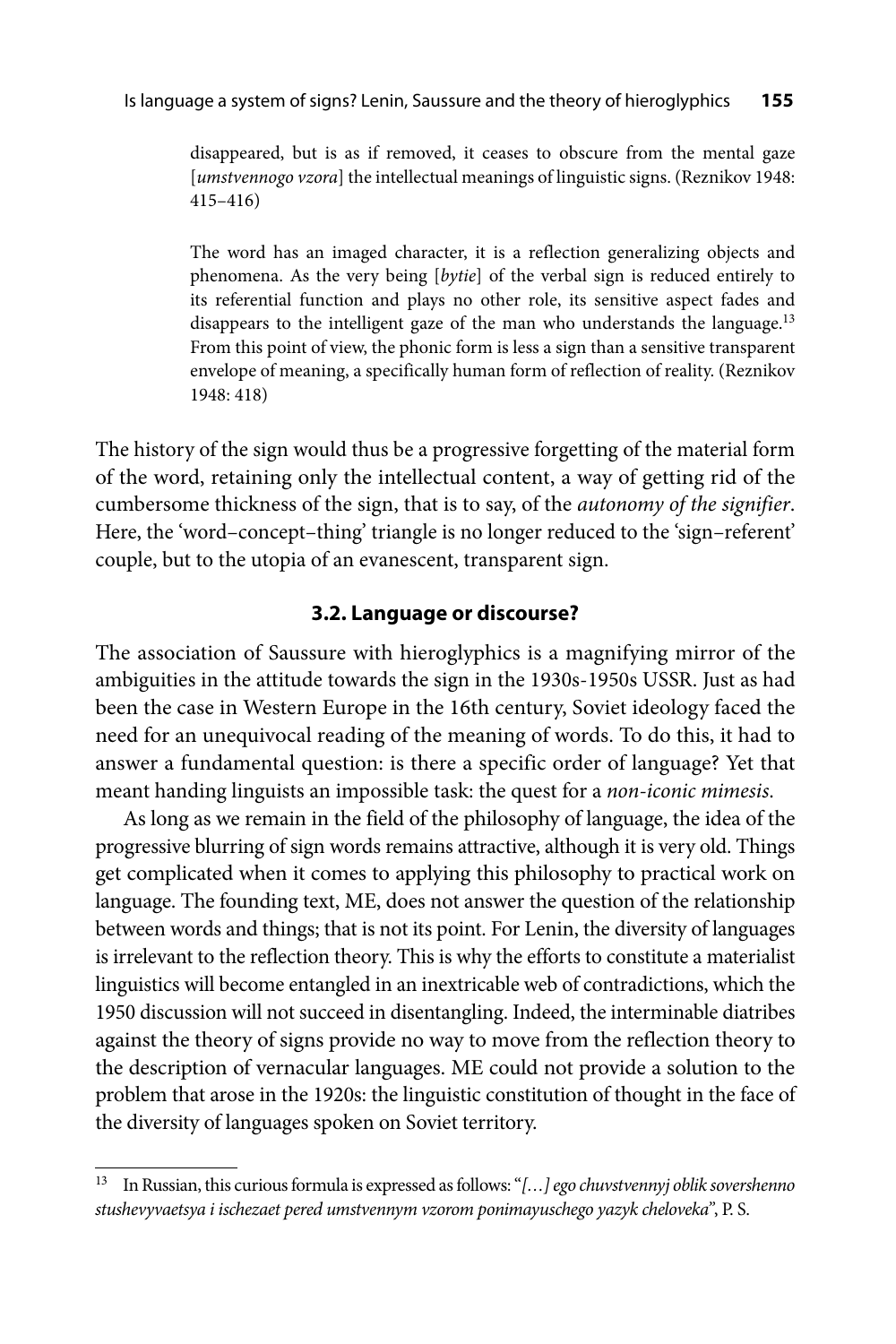#### **156** Patrick Sériot

A question could not fail to arise: if languages are multiple and they are all reflections, then are there multiple realities? Stalin's solution is to put the "content" into the language. A well-known but rather enigmatic formula perhaps gives access to this new quest for a transparent sign, enunciated by Stalin himself at the 16th Congress of the Communist Party of the Soviet Union in 1930:

> The flowering of cultures that are national in form and socialist in content under the dictatorship of the proletariat in one country  $[...]$ .<sup>14</sup>

If the "form" of a culture is language, and language "owns" a content, it becomes an immense text, which makes no difference between what can be *potentially* said in a given language and what is *actually* said. What is a particular *discourse*, under particular conditions of production and interpretation, is fully assimilated to *language*. Thus, we can find language frequency dictionaries (for example, Shtejnfel'dt 1963) in the USSR of that time. From a Saussurean perspective, each word would have a frequency equal to one, but in this case the authors of those dictionaries start from a necessarily circumscribed corpus, even if it is very large, to count the most frequent words. It is easy to conclude that words like 'homeland' or 'socialism' will have a higher frequency than 'faith' or 'soul'. Yet what does the tongue itself have to do with this frequency? The discursive dimension is completely absent from the Soviet linguistics of the 1930s–1950s.

### **3.3. An ontological interpretation of epistemology**

Leninist reflection theory does not present a fixed, passive, simple recording or reduplication of reality approach; it is asymptotic, tangential: it rises from sensation and perception to knowledge in a spiral or zigzag approximation, more and more exact, adequate, without ever reaching the perfect and complete coincidence which would be the map on the scale of 1:1.<sup>15</sup>

This optimism is appealing indeed, yet it is based on a disturbing presupposition for linguistics, a real epistemological obstacle, namely that the object to be known exists *as such* before the act of knowing. The objects of the world are therefore enumerable, countable, waiting to be discovered, studied and described. This is an ontological

[<sup>14</sup> English translation on: https://www.marxists.org/reference/archive/stalin/works/1930/aug/](https://www.marxists.org/reference/archive/stalin/works/1930/aug/27.htm) 27.htm.

<sup>&</sup>lt;sup>15</sup> Yet its reputation is by no means good among many philosophers. To provide an example: "*Materialism and Empiriocriticism* is characterized by vulgar materialist generalizations, lengthy diatribes, and excessively long quotations of opponents followed by brief, haughty ridicule. Had the Bolsheviks not succeeded in 1917, it is doubtful that Lenin's book would be read today" (Josephson 1991: 249–250).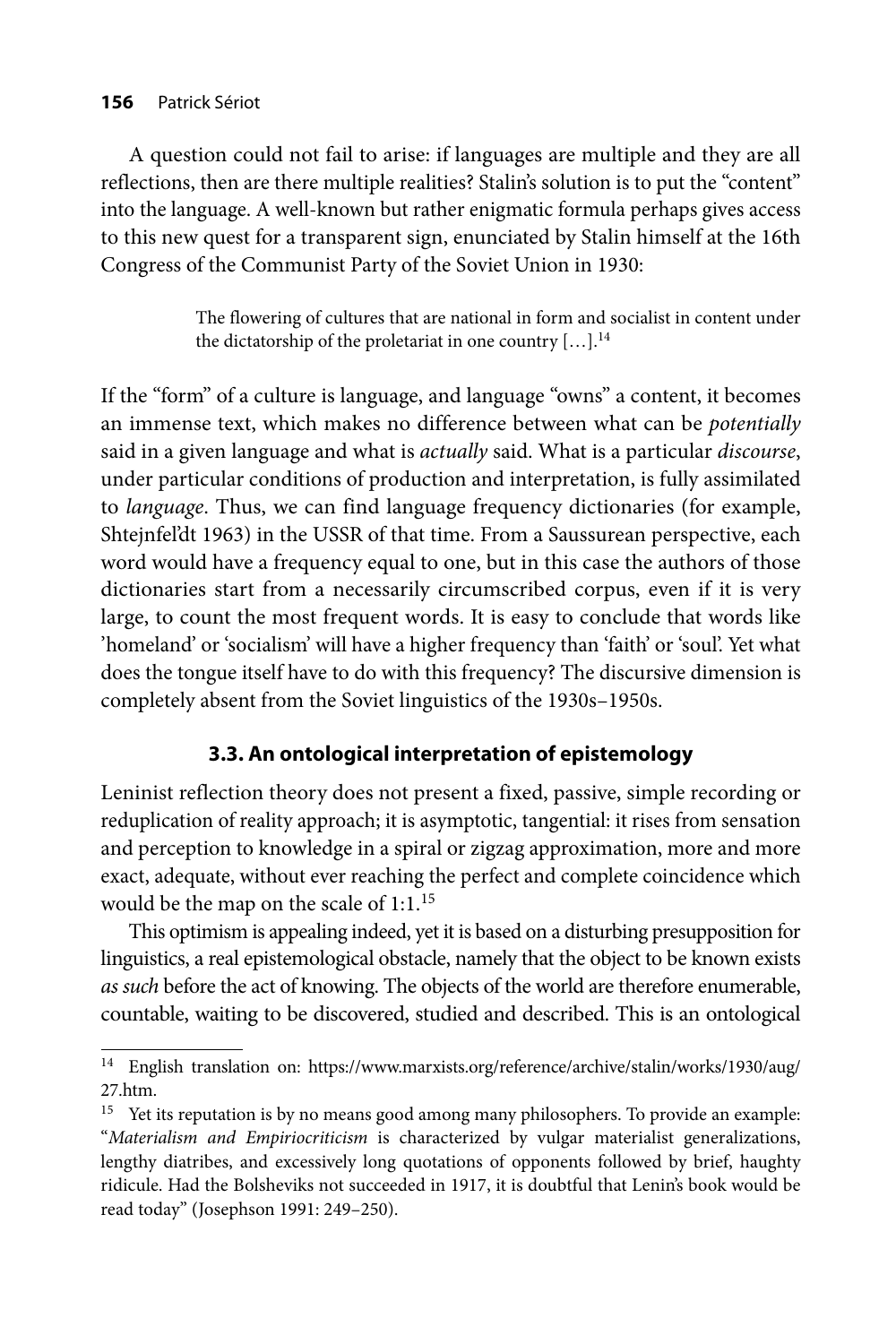interpretation of epistemology. The object-of-the-world is always identical to itself, we simply know more and more aspects of it. In this ideal of tangential completeness of knowledge, a frontal anti-Kantianism,<sup>16</sup> there is no difference between the real, empirical object and the object constructed in a theory according to a certain hypothesis.17 Instead of the point of view creating the object, here it is the object that creates the point of view. From this perspective, the Saussurean theory can only be assimilated to a subjective idealism, which is inadmissible since it goes against the principle of the primacy of matter over consciousness:

> The holistic approach to the phenomenon involves recognizing that the object of science is not created by the point of view of the researcher, but is determined by the real content of the phenomenon studied, by its specificity. (Panfilov 1954: 250)

As a matter of fact, Saussure was no agnostic because he never considered that reality "did not exist" (ontological position); he placed himself on another ground, by distinguishing the signified from the referent, which is irrelevant for the theory. The strict opposition between idealism and materialism has no place in this philosophy of language.

Saussure does not use the notion of the *model*, yet he has laid the foundations for a constructionist epistemology. Here two interpretations of the concept of 'model' clash:

- (1) ontological: an original to be copied;
- (2) epistemological: a hypothetical construct to allow knowledge of what is not directly observable.

Unlike the model that the painter or the sculptor imitates, in constructionist epistemology the model is a hypothesis constructed while awaiting to be confronted with empirical reality. If the results do not meet expectations, one goes back to modify the model. Saussure's *langue* is not the description of an actually spoken idiom, with all its variations. It is a constructed object.

<sup>&</sup>lt;sup>16</sup> Here is an example in the inimitable style of this extraordinary period: "Through Humboldt, Lomtev is trying to drive Kantianism to its most reactionary version. Lomtev's slogan 'back to Humboldt!' is equivalent to the social-fascist slogan 'back to Kant!' Under the banner of Marxist phraseology, Lomtev smuggles a social-fascist contraband, without taking any account of the fact that he makes his presentation between the walls of the Communist Academy" (Filin 1932: 40).

<sup>&</sup>lt;sup>17</sup> For a defense of the reflection theory in Lenin, see Truchon 2013; Lavallard 1982; Althusser 1969. It is curious that Althusser, who in 1965 had made a precise distinction between real object and object of knowledge in *Reading the Capital* (Althusser 1996[1965]: 32–33), in 1969 would repeat Lenin's reflection theory (*Lenin and Philosophy*) without comment and without mentioning the question of hieroglyphic signs.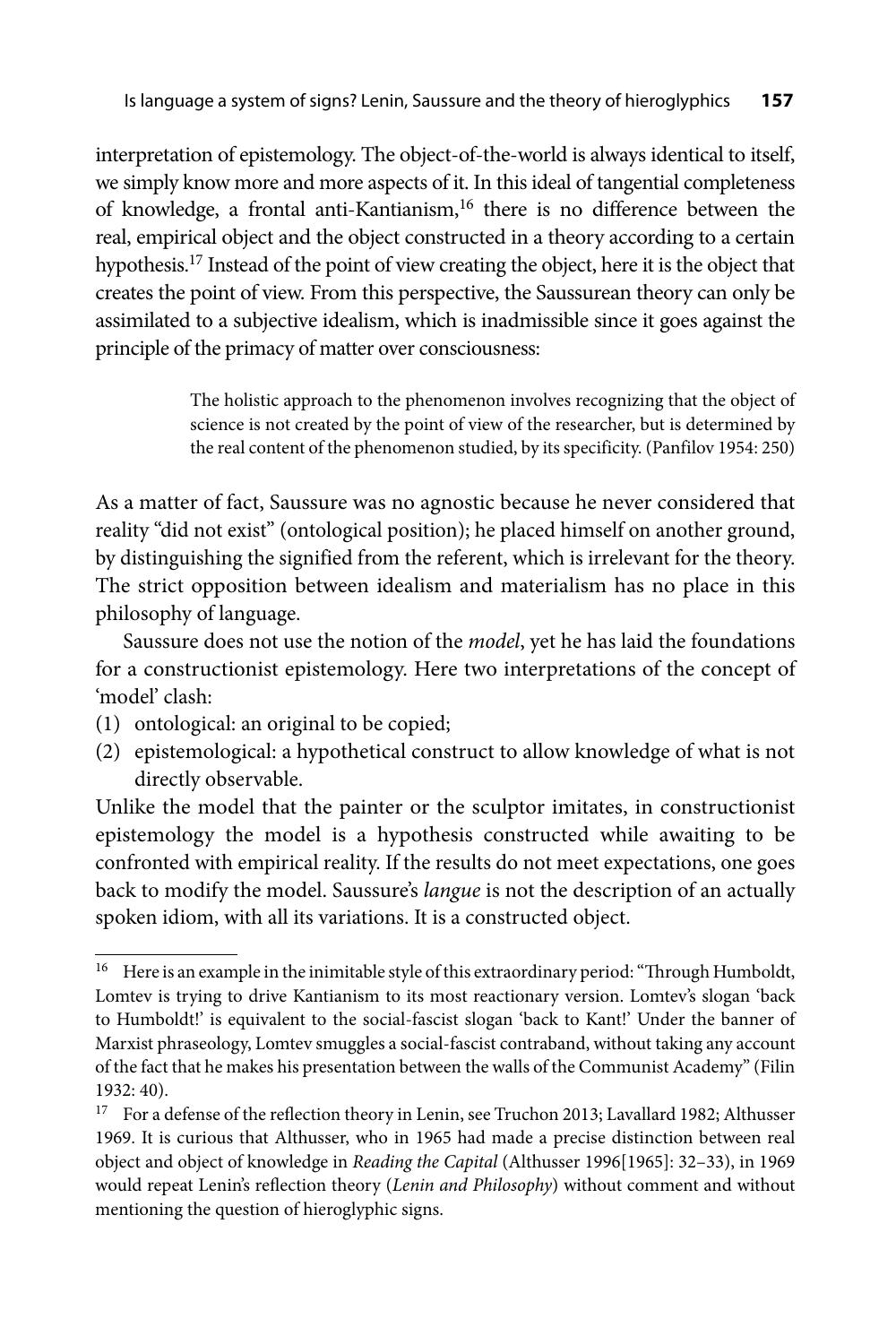It happens that competing and incompatible models coexist without being able to "falsify" one another. So it is with the wave or corpuscular theory of light, or the number of phonemes in Russian.<sup>18</sup> The phoneme is not anything observable, it is a model that is *constructed*.

The discussion on the phoneme in the USSR after 1956 (20th Congress, start of de-Stalinization) (see Velmezova 2018) is the beginning of the collapse of the reflection theory and the acceptance of the constructionist epistemology of knowledge by model, which then ceases to be a "bourgeois theory".

Sound precedes the work of phoneticians, it does not need them to exist. It is a *real object*. The phoneme only exists in the work of phonologists. It is an *object of knowledge*, or constructed object, in short, a *model*. However, the distinction between these two types of objects was incomprehensible from the strictly ontological perspective of the reflection theory.<sup>19</sup> It is this ontological interpretation that allows, for example, to consider synchrony as a short diachrony, "of a few years" (Budagov 1949) or to interpret Saussurean synchrony as a stable, immobile state. It was easy then to consider this immaterial identity of the objects of knowledge as idealistic, giving rise to the fear of losing the direct link with material reality, the referent, in other words, "life":

> The disintegration [*vyvetrivanie*] of all that is material in life, in language, in thought, leads to the most reactionary, the most obscurantist conclusions. (Budagov 1949: 520)

What matters for Saussure is not that reality does not exist, but that it is informal as long as it has not been singled out by the sign in its dual signifier-signified form.

Soviet linguistics in the 1930s–1950s was torn between a Cratylism without mimesis and resistance to the thickness of the signifier.

## **Conclusion**

The history of the philosophy of the sign in Russia-USSR is yet to be written. Contrary to the claim to a radical epistemological break with the "bourgeois" world which is the basis of the argument for the Soviet humanities and social sciences of the 1930s–1950s, we have proposed here a crossed history which is based on

<sup>&</sup>lt;sup>18</sup> The opposition between the Moscow and Leningrad schools of phonology in the 1960s and 1970s is the latest echo of resistance to constructionist epistemology (see Comtet 1995).

<sup>&</sup>lt;sup>19</sup> On the ontological interpretation of dialectical materialism, see Zapata 1983: 25–26; 1988: 110.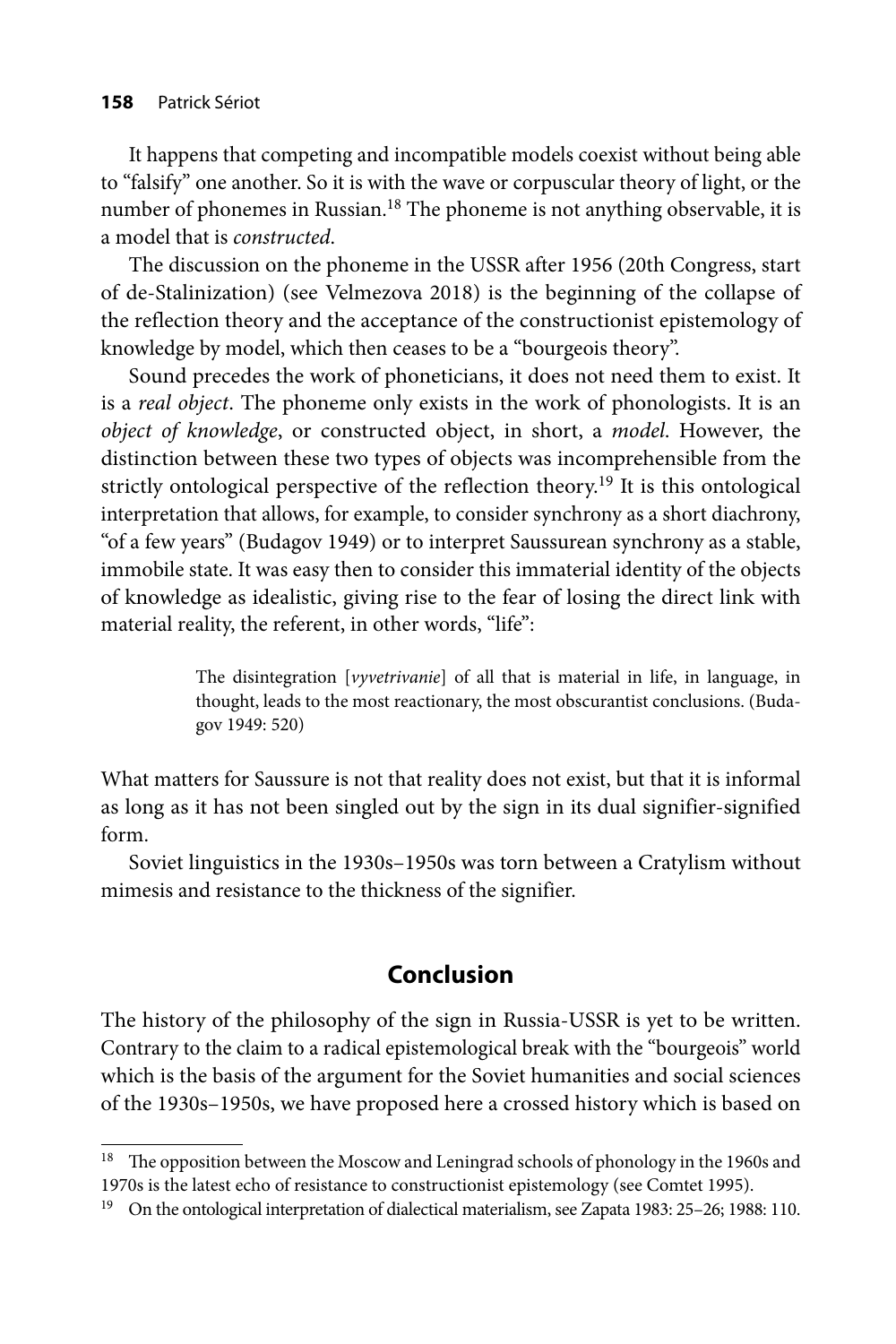the idea of the long term and not of cutoff. Comparison casts doubt on the selfproclamation of absolute singularity.

The discourse on language and sign in the USSR in the years 1930s–1950s, a quarrel between the mirror and the medium, is torn between linguistics and the philosophy of language. The reflection theory did not provide any practical basis for constructing grammars. As for Saussure, he had no chance of being included in this ontological interpretation of epistemology.

The criticism of the theory of hieroglyphics, beyond its philosophical problematic, reminds us of the following: the fact that there are signs between us and things is a cause of suffering, and the obsessive desire for a language without words, of a map on the scale of 1:1 seems to be the foundation of a culture which, in Eastern as well as in Western Europe, never ceases to rehash the same themes of Greek philosophy and Christianity. The Marxist-materialist linguistics promoted in the USSR in the years 1930s–1950s is not alien to this framework of thought, it does not manage to erase its sources. We have passed from the 'transparency–opacity' pair to the 'form–content' pair, but the distrust of the sign has remained the same.

Yet the map is not the territory, we cannot do without signs in order to know the real, the world of signs is our human condition.

#### **References**

Albright, Daniel 2000. *Untwisting the Serpent.* Chicago, London: The University of Chicago Press.

Althusser, Louis 1996[1965]. *Lire le Capital*. Paris: PUF.

Althusser, Louis 1969. *Lénine et la philosophie*. Paris: Maspero.

- Bacon, Francis 1605. *Of the Proficiency and Advancement of Learning Divine and Human*. London: Henrie Tomes.
- *BSE* 1933. *Bol'shaya sovetskaya entsyklopediya*. T. 27. Moscow: OGIZ.
- Budagov, Ruben Aleksandrovich 1949. "Materializm i empiriokrititsizm" i sovetskoe yazykoznanie. *Izvestiya Akademii nauk SSSR, Otdelenie literatury i yazyka* 6: 509–521.

Champollion, Jean-François 1824. *Précis du système hiéroglyphique*. Paris: Imprimerie royale.

- Clauss, Sidonie 1982. John Wilkins' Essay Toward a Real Character: Its place in the seventeenth-century episteme. *Journal of the History of Ideas* 43(4): 531–553. https:// doi.org/10.2307/2709342
- Collier, Mark; Manley, Bill 1998: *How to Read Egyptian: A Step-by-Step Guide to Teach Yourself*. London: British Museum Press.
- Comtet, Roger 1995. L'école phonologique de Léningrad et l'école phonologique de Moscou. *Histoire Épistémologie Langage* 17(2): 183–210. https://doi.org/10.3406/hel.1995.2418
- Danilov, Georgij Konstantinovich 1934. Yazykovedy Zapada [F. Sossyur. Kurs obschej lingvistiki. Perevod A. Suhotina pod red. i s primech. R. Shor. Vvodnaya stat'ya N. Vvedenskogo. Sotsekgiz. М(oscow) 1934]. *Za kommunisticheskoe prosveschenie* 26.09.1934, 222: 3.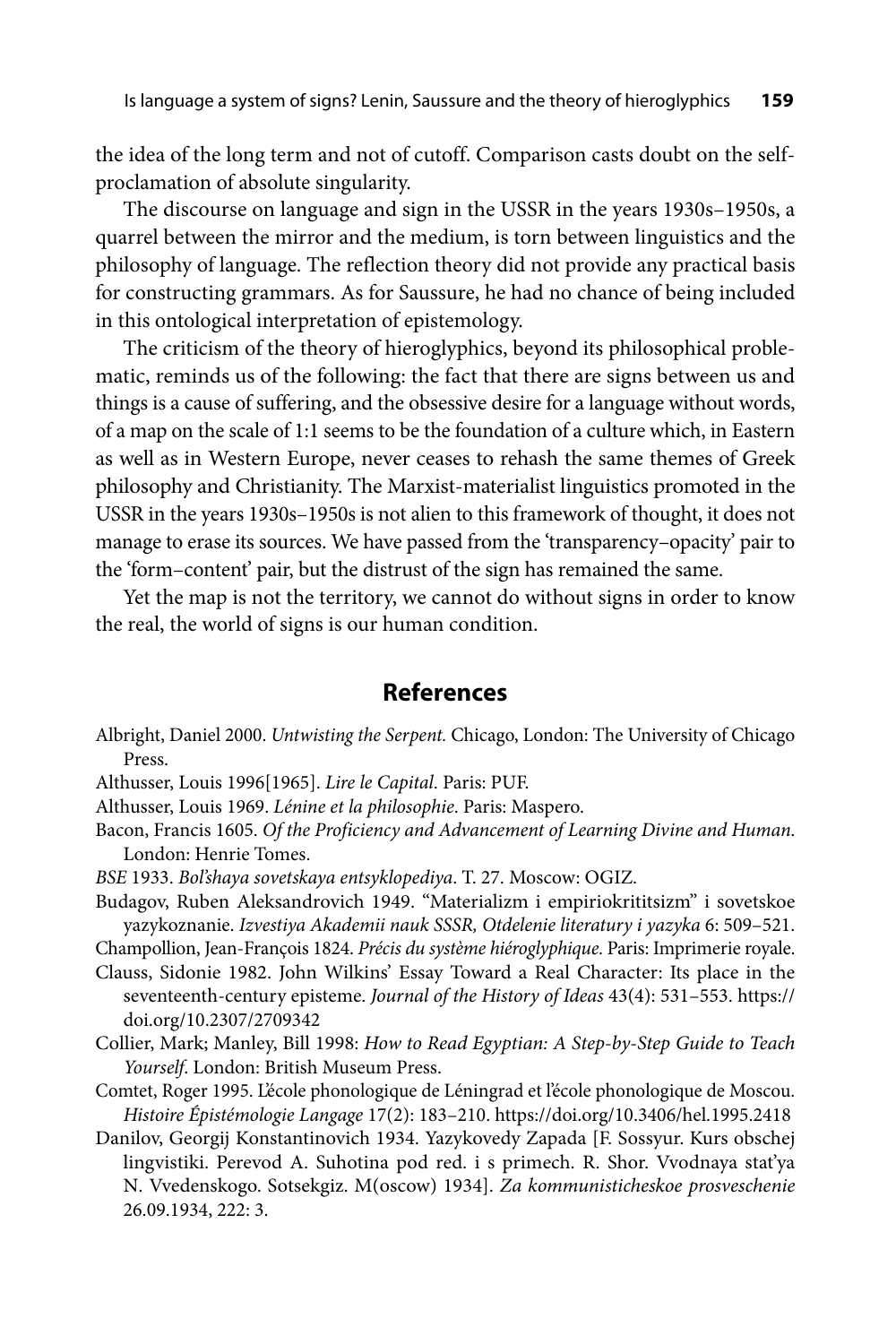- Demonet, Marie-Luce 1992. *Les voix du signe. Nature et origine du langage à la Renaissance (1480–1580)*. Paris: Champion.
- De Sévigné, Marie 1963. *Correspondance.* Paris: La Pléiade.
- *Dictionnaire Robert en 9 vol.* Vol. 5. 1985. Paris: Robert.
- Diderot, Denis; D'Alembert, Jean Le Rond 1751. *Encyclopédie ou Dictionnaire raisonné des sciences, des arts et des métiers*. Paris: Chez Le Breton, imprimeur ordinaire du Roy.

Du Ponceau, Peter S. 1838. *A Dissertation on the Nature and Character* of *the Chinese System of Writing, in a Letter to John Vaughn, Esq.* Philadelphia: American Philosophical Society.

- Dubois, Claude-Gilbert 1970: *Mythe et langage au XVIe siècle*. Bordeaux: Ducrot.
- Eco, Umberto 1995. *The Search for the Perfect Language*. London: Blackwell Publishing.
- Filin, Fedot Petrovich 1932. Bor'ba za marksistsko-leninskoe yazykoznanie i gruppa Yazykofront. In: Bykovskij, Sergej Nikolaevich (ed.), *Protiv burzhuaznoj kontrabandy v yazykoznanii*. Leningrad: GAIMK, 28–46.
- Foucault, Michel 1970. *The Order of Things*. London: Tavistock.
- G. 1930. Leninskaya kritika teorii ieroglifov. *Revolyutsiya i kul'tura* 21/22: 24–31.
- Josephson, Paul R. 1991: *Physics and Politics in Revolutionary Russia*. Berkeley: University of California Press.
- Kelly, Aileen 1981. Empiriocriticism: A Bolshevik philosophy? *Cahiers du Monde russe et soviétique* 22(1): 89–118. https://doi.org/10.3406/cmr.1981.1906
- Kircher, Athanase 1650. *Obeliscus Pamphilius.* Rome: Louis Grignan.
- Lavallard, Marie-Hélène 1982. *La philosophie marxiste.* Paris: Éditions sociales.
- Lenin, Vladimir Il'ich (pseudonym Vl. Il'in) 1909. *Materializm i empiriokrititsizm. Kriticheskie zametki ob odnoj reaktsionnoj filosofii*. Moscow: Zveno.
- Mach, Ernst 1886. *Die Analyse der Empfindungen und das Verhältnis des Physischen zum Psychischen.* Jena: Gustav Fischer.
- Mach, Ernst 1897. *Contributions to the Analysis of Sensation*. Chicago: Open Court Publishing Company.
- Mallarmé, Stéphane 1897. Crise de vers. In: *Divagations*. (Fasquelle, Eugène, éd.) Paris: Bibliothèque Charpentier, 235–251.
- Marx, Karl 1867. *Das Kapital, Kritik der politischen Ökonomie*. Hamburg: Otto Meisner.
- Marx, Karl 1887[1867]. *Capital: A Critical Analysis of Capitalist Production.* London: Swan Sonnenschein, Lowrey & Co.
- Millet, Olivier 2012. Hiéroglyphes et allégories dans la première moitié du XVIe s.: de la reconfiguration humaniste de l'allégorisme. *Revue d'histoire littéraire de la France* 2: 263–276. https://doi.org/10.3917/rhlf.122.0263
- O'Neil, Timothy Michael 2016. *Ideography and Chinese Language Theory: A History*. Berlin, Boston: Walter de Gruyter.
- Panfilov, Evgenij Dement'evich 1954. Protiv reaktsionnoj metodologii sovremennogo strukturalizma. *Uchenye zapiski 1-go Leningradskogo pedagogicheskogo instituta inostran nyh yazykov; Novaya seriya* 1: 246–258.
- Plehanov, Georgij Valentinovich 1961. *Izbrannye filosofskie proizvedeniya.* T. 1. Moscow: Gosudarstvennoe izdatel'stvo politicheskoj literatury.
- Reznikov, Lazar' Osipovich 1948. Protiv agnostitsizma v jazykoznanii (Kritika znakovoj teorii jazyka). *Izvestiya Akademii nauk SSSR, Otdelenie literatury i yazyka* 5: 401–417.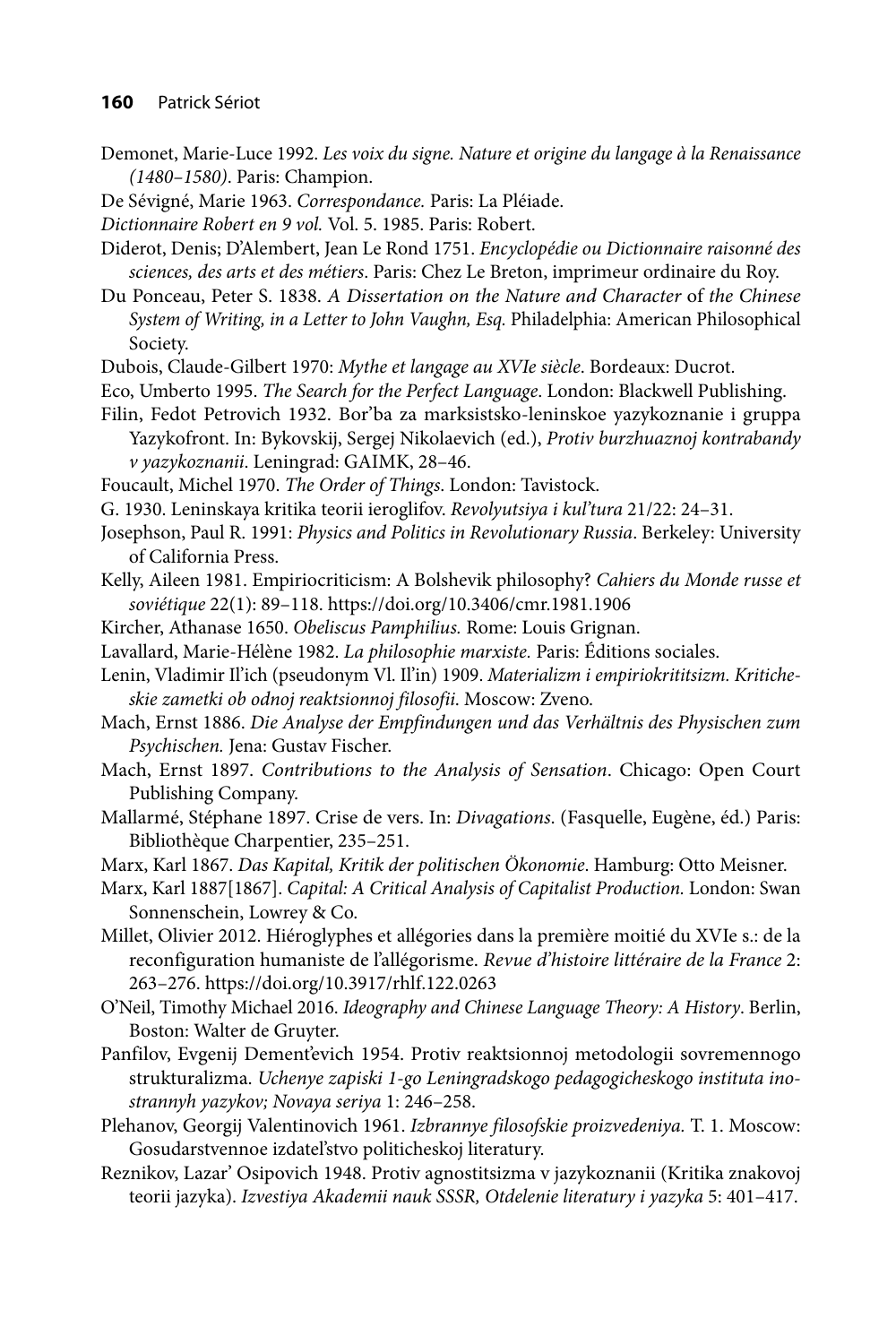Is language a system of signs? Lenin, Saussure and the theory of hieroglyphics **161**

Serdyuchenko, Georgij Petrovich 1931. Staroe i novoe v nauke o yazyke. *Na pod'eme* 4: 156–175.

Sériot, Patrick 2020. If Vico had read Engels he would be called Nikolai Marr. (Allen, Matthew Carson, trans.) *Interventions: International Journal of Postcolonial Studies*, 1–26. https://doi.org/10.1080/1369801X.2020.1784031

Shtejnfel'dt, Evi Aleksandrovna 1963. *Chastotnyj slovar' sovremennogo russkogo literaturnogo yazyka*. Moscow: Progress.

Swift, Jonathan 1726. *Gulliver's Travels*. London: Benj. Motte.

Truchon, Lilian 2013. *Lénine épistémologue: Les thè ses de* Maté rialisme et Empiriocriticisme *et la constitution d'un maté rialisme inté gral*. Paris: Delga.

Velmezova, Ekaterina 2018. Le triomphe du structuralisme et le triomphe du "Cours de linguistique générale" en URSS dans les années 1950–1960. In: Bruno, Marcello Walter; Chiricò, Donata; Cimatti, Felice; Cosenza, Giuseppe; De Marco, Anna; Fadda, Emanuele; Lo Feudo, Giorgio; Mazzeo, Marco; Stancati, Claudia (a cura di), *Linguistica e filosofia del linguaggio: Studi in onore di Daniele Gambarara*. Milan: Mimesis, 525–533.

Wilkins, John 1668. *Essay Toward a Real Character*. London: Gellibrand.

Zapata, René 1983. *Luttes philosophiques en U.R.S.S., 1922–1931*. Paris: PUF.

Zapata, René 1988. *La philosophie russe et soviétique*. Paris: Que Sais-je?.

#### **Является ли язык знаковой системой? Ленин, Соссюр и теория иероглифов**

Цель статьи – ответить на два следующих вопроса:

- как можно основательно изучать интеллектуальную жизнь СССР 1930–1950-х годов?
- что говорит нам о специфике марксистско-ленинской теории знака яростная критика Соссюра в России того времени?

Мы предлагаем следующую исследовательскую перспективу: обратиться к повторяю щейся теме этой критики, а именно того, что *Курс общей лингвистики* Соссюра представляет собой «теорию иероглифов», то есть «буржуазно-идеалистическую» теорию, раскритикованную Лениным в книге 1909 года *Материализм и эмпириокритицизм*, где речь идет об Э. Махе. Однако размышления об иероглифах основаны на дискуссиях гораздо более ранних – восходящих к XVII веку – о расшифровке египетской письменности. Возникающая здесь проблема носит семиотический характер и касается скалярной оппозиции «прозрачности» и «непрозрачности» знака. Знак – скрывает или раскрывает? Советский дискурс о языке и знаках 1930–1950-х годов, по-видимому, основан на вопросах об отношениях знака и референта, языка и мысли, формы и содержания. Таким образом, фрагмент истории семиотики может быть изучен через исследование критики «теории иероглифов» – малоизвестного эпизода в споре об интерпретации соссюрианства.